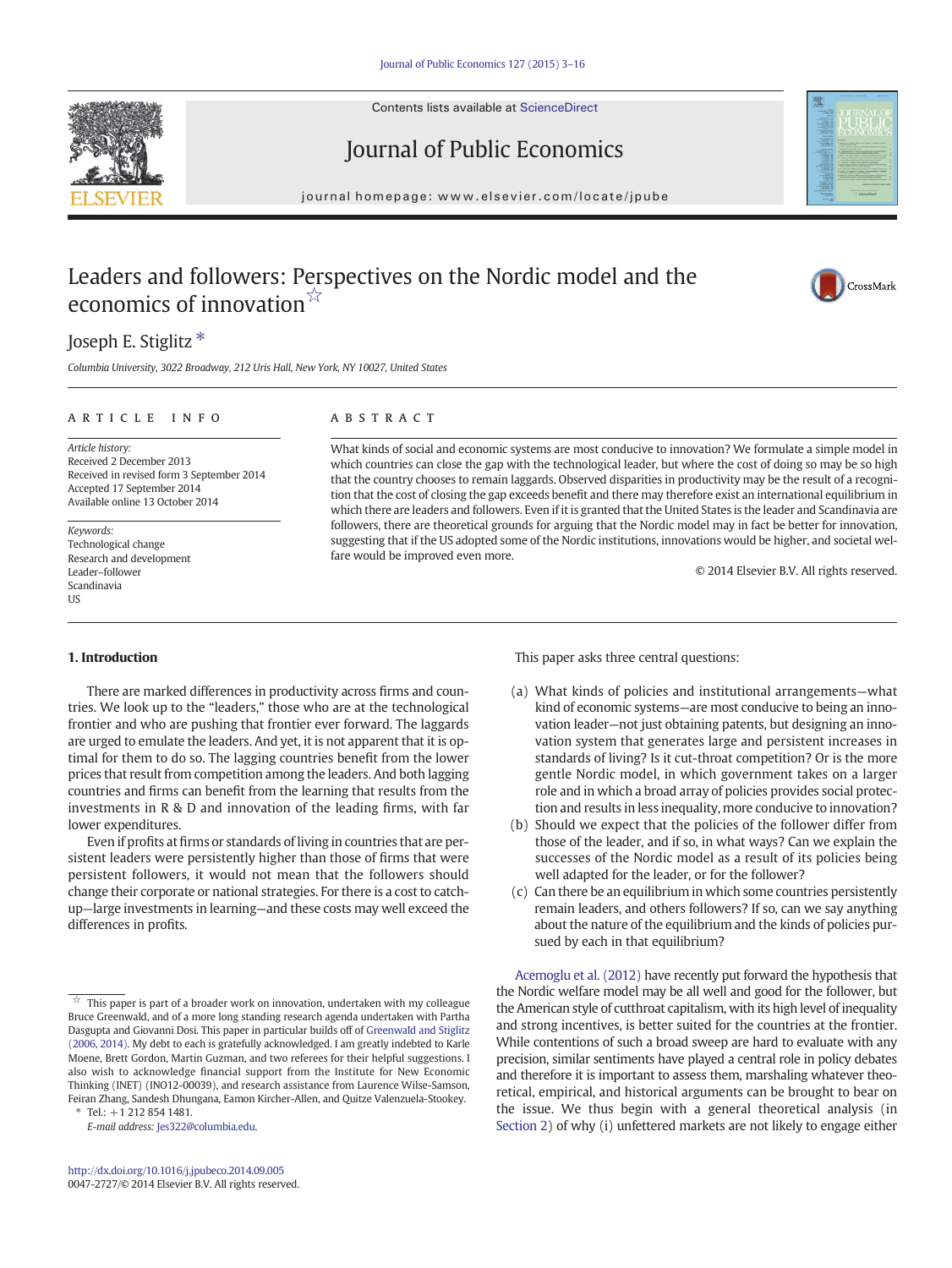<span id="page-1-0"></span>in the optimal level or direction of innovation; and (ii) why government policies—including those that have characterized the Nordic countries can and should play an important role.We follow this with a broad historical discussion and a closer look at (a) whether it is as clear as, say, Acemoglu et al. suggest that the US is in fact the technological leader; and (b) if so, to what that should be attributed. [Section 3](#page-5-0) provides an historical perspective on the U.S. experience.

[Section 4](#page-7-0) turns to the formulation of a leader/follower model in which there is a steady state with constant growth characterized by persistent differences in standards of living, without any convergence.

This analysis turns on its head a central contention of neoclassical growth theory since the work of [Solow \(1956\)](#page-13-0), arguing that countries with different initial conditions should converge. In fact, the evidence on convergence has been disappointing.<sup>1</sup> Our theory explains this absence of convergence.

In the leader–follower equilibrium, it is optimal for laggard countries to remain laggards, and never catch up. They sufficiently benefit from the dissemination of knowledge from the leader that it doesn't make sense for them to make the "Big Push" to join the club of leaders. But, except in some limiting cases, the followers are not fully passive—they pursue policies designed to close the gap between themselves and the leader, but even as they do so, the leader pursues policies that open the gap further. Not surprisingly, even though both leaders and followers pursue "innovation" policies, the policies that are optimal for each can be markedly different from those of the leader. We end the section with a discussion of several examples of such differences, but observe that the Nordic model may (with suitable adaptations) be desirable not only for leaders, but also followers.

We should emphasize at the onset that while we talk about leaders and followers, our characterization is too stark. Knowledge is multidimensional. Some firm/country could be on the knowledge frontier along some dimension, but well within the frontier on another. That is certainly true among countries that claim to be "at" or "near" the frontier, implying that they have a considerable amount to learn from each other.

## 2. Market failures and innovation theory and policy

#### 2.1. Market failures and innovation

The fundamental theorems of economics argued for the (Pareto) efficiency of a competitive market economy. But the Arrow–Debreu model had nothing to say about innovation—the state of technology was assumed given. [Schumpter \(1943\)](#page-13-0) had argued that contrary to the finding of standard welfare economics, monopolies (or more accurately, a sequence of monopolies, where firms competed to be the monopolist) were desirable, because they maximized the pace of innovation. A host of studies have shown that Schumpeter's conclusions were wrong,<sup>2</sup> and

that the endogenous market structure and the associated levels and patterns of innovation arrived at by the market (which may be a monopoly or an oligopoly) can be improved upon by government intervention.

It should come as no surprise that markets are not efficient, since, with or without patents, $3$  social and private returns to innovation are markedly different, partly because of the difficulties of appropriating all the returns to innovation—knowledge spillovers are pervasive; partly because much of the returns that are appropriated are rents that otherwise would have accrued to other firms. Imperfections of risk and capital markets and of competition are other market failures that are inherently associated with innovation; firms have incentives to innovate in ways that enhance and extend their market power. $4$ 

Most fundamentally, knowledge can be viewed as a public good, and the private provision of a public good is essentially never optimal. While intellectual property may enhance the appropriation of returns, in doing so, it introduces a static inefficiency, in the restricted use of knowledge.

The myriad of ways by which private and social returns to innovation (with or without patents) differ lead to systemic inefficiencies, both in the level and direction of innovation.<sup>5</sup> In the most innovative economies, governmental policies mitigate the consequences of these market failures.

# 2.2. Translating innovation into higher living standards

While it is often taken for granted that innovation makes society as a whole better off, this may not be the case. Some innovations may decrease the demand for some factors (unskilled labor-saving innovations $<sup>6</sup>$ ), even as they increase the productivity of others. The re-</sup> sult is that some groups may be better off, others worse off. Innovation is not, in general, Pareto improving; and if those made worse off are poor individuals, social welfare is worsened, if we evaluate the change with an inequality averse social welfare function. Typically, the winners could compensate the losers, but in most societies, they don't. As a result most citizens can be worse off (cf. the US).

Indeed, recent research has shown how in the presence of imperfect and costly labor mobility, all (or almost all) individuals can be worse off. If, for instance, there is labor saving innovation in some sector at a fast enough pace (outpacing the growth of demand), employment and wages in that sector will fall. With imperfect mobility, workers in the innovative sector may be trapped. But as their incomes decline, they decrease their demand for goods from other sectors. The economy may enter into a sustained slump.<sup>7</sup>

There are other reasons that most individuals in society can be worse off in the presence of a faster pace of innovation: in the absence of adequate systems of social protection and redistribution, risk-averse individuals, uncertain of the effect of the change on their own well-being, will see a lowering of their ex ante expected utilities.

#### 2.3. National innovation systems

Recent research comparing different economic systems has looked at markets as just one of many possible institutional arrangements by which resources get allocated, decisions get made, and risks get shared. (See, e.g. [Hall and Soskice, 2001](#page-12-0), and [Esping-Andersen, 1990\)](#page-12-0).

<sup>6</sup> See, e.g. [Hicks \(1932\).](#page-12-0)

 $^{\rm 1}$  The empirical literature on convergence is complex (See [DeLong, 1988;](#page-12-0) [Durlauf and](#page-12-0) [Quah, 1999;](#page-12-0) [Dowrick and Nguyen, 1989; Barro and Sala-i-Martin, 1991; Mankiw et al.,](#page-12-0) [1992; Im and Rosenblatt, 2013\)](#page-12-0). This literature focuses on countries with the same production functions, assuming that knowledge flows freely across boundaries. It is precisely this question upon which [Section 4](#page-7-0) of this paper focuses.

<sup>&</sup>lt;sup>2</sup> Schumpeter claimed, moreover, that monopolies would be only temporary, and that competition to be the monopolist spurred innovation. [Dasgupta and Stiglitz \(1980a\)](#page-12-0) showed that monopolies have the ability and incentives to persist, and [Fudenberg et al.](#page-12-0) [\(1983\)](#page-12-0), [Dasgupta and Stiglitz \(1988\),](#page-12-0) and [Stiglitz \(1987a\)](#page-13-0) show that incumbents can deter entry with only limited investments in innovation. Still, Schumpeter was partially correct: in a wide variety of circumstances, more competitive markets may be less innovative. [Greenwald and Stiglitz \(2014\)](#page-12-0) develop several reasons for this: (a) while overall production for a monopolist is smaller, the production of each firm is larger, and incentives to innovate, e.g. for cost reducing innovation, are related to the scale of production of the firm. (b) The expected returns to investments in innovation depend on the chances of success, and that may be decreased if there is more competition in the innovation market (simply because there are more competitors.) But there are forces also going the other way: with imperfectly correlated research strategies among different firms, the more firms engaged in innovation, the higher the probability of success. And monopolies may suffer from "agency" problems ([Hart, 1983\)](#page-12-0): competition can be a spur to effort, e.g. as in a contest ([Nalebuff and Stiglitz, 1983](#page-13-0)).

<sup>3</sup> [Greenwald and Stiglitz \(2014\)](#page-12-0) provide a more comprehensive discussion of market failures and the ways in which social and private returns differ. For instance, the social return to faster innovation is the increased present discounted value of benefits from having the innovation arrive earlier than it otherwise would, markedly different from the private returns: the first to file the patent gets the entire innovation rents.

<sup>4</sup> There are numerous examples of each of these phenomena: patents aimed at enhancing hold-ups, research on me-too drugs, innovation directed at "evergreening."

<sup>5</sup> See, e.g. [Arrow \(1962a\); Stiglitz \(1987b\),](#page-12-0) [Greenwald and Stiglitz \(2014\),](#page-12-0) and [Dosi and](#page-12-0) [Stiglitz \(2014\)](#page-12-0).

[Delli Gatti et al \(2012a,b\)](#page-12-0) construct a model demonstrating this, arguing that it provides an interpretation both of what happened during the Great Depression and what has been happening in the Great Recession.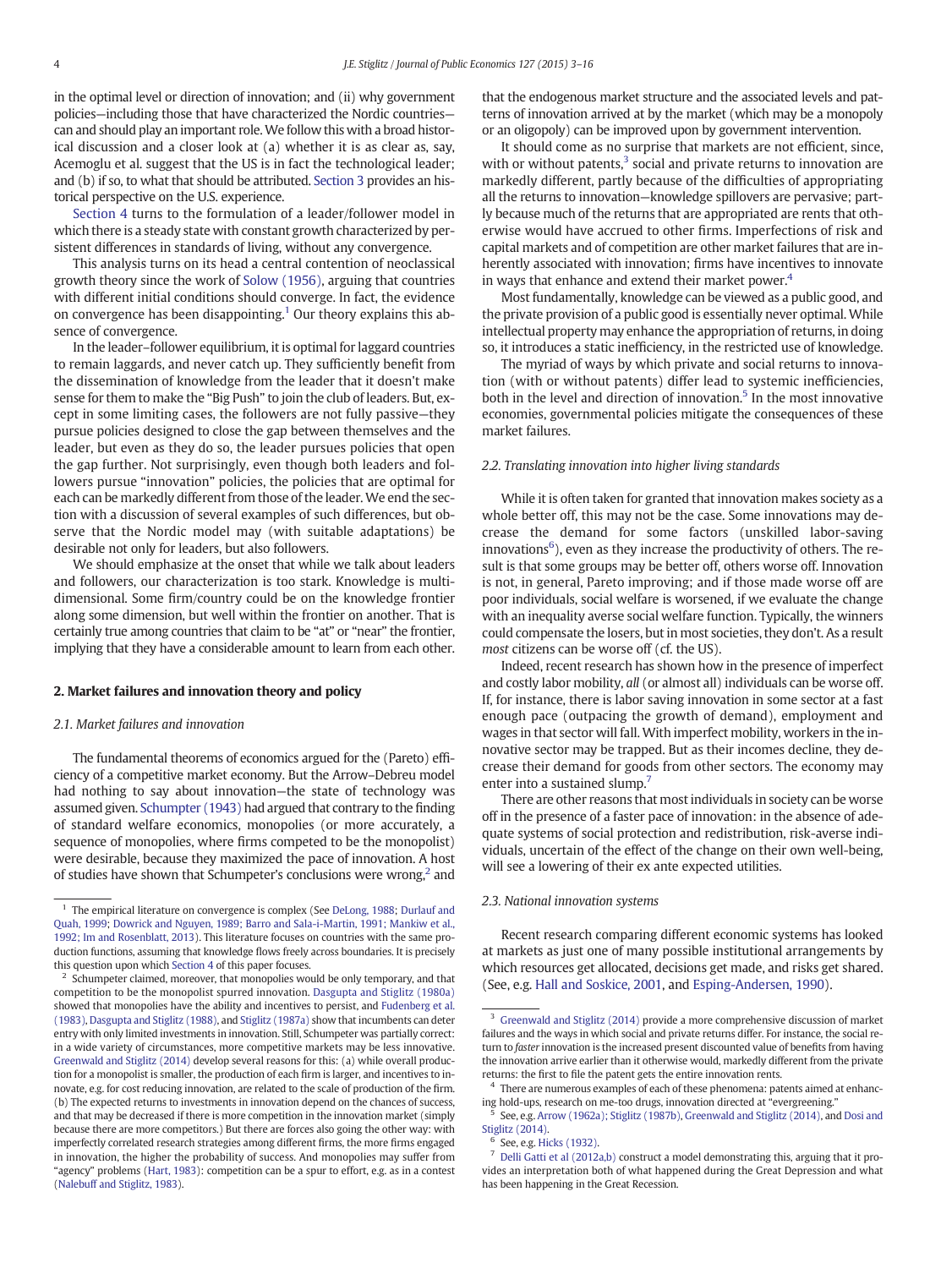This is especially relevant when it comes to innovation, where there has been a focus on *national innovation systems<sup>8</sup>.* The analysis of national innovation systems calls attention to the multiple inputs into the innovation process (skilled researchers, finance, the pool of ideas upon which researchers can draw) and multiple steps in the innovation process—from basic research, which underlies many of the most important advances, to applied research, from "big" innovations to the smaller refinements, which cumulatively may be far more significant.<sup>9</sup> The pace of these follow-on innovations can be adversely affected by patents—the most important input into follow-on research is prior knowledge, and to the extent that the patent system makes access to this prior knowledge more difficult, the pace of follow-on innovation may be slowed.<sup>10</sup>

The single-minded focus on one part of the innovation process and one set of determinants (material incentives) may give misleading views on the overall determinants of the pace of innovation—and provide misguided policy advice.

For instance, [David \(2004a, 2004b\)](#page-12-0) and [Dasgupta and David \(1994\),](#page-12-0) building on a long tradition of work in the sociology of science ([Merton,](#page-12-0) [1973\)](#page-12-0), have argued that peer recognition is more important than pecuniary incentives. Societal attitudes—the acceptance of science, the questioning of authority, the embracement of change—are also pivotal. $11$ 

So too, more important than pecuniary incentives in determining the pace of innovation is the set of innovative opportunities, and the patent system, combined with cutthroat competition, encourages firms to try to take as much out of the available pool of knowledge and contribute as little to it as they can. The result is that policies (like stronger intellectual property rights) which, at any given size of the pool of knowledge, provide stronger pecuniary incentives may lead to a smaller set of "opportunities" available for others to draw upon, so much so that the pace of innovation will, under plausible conditions, actually be reduced ([Stiglitz, 2014a\)](#page-13-0).

Indeed, there is a large literature arguing that strong<sup>12</sup> patent systems undermine innovation, even beyond the important adverse effects noted earlier in reducing the size of the pool of knowledge from which others can draw and by increasing the cost of access to knowledge, partly by diverting scarce innovative resources to circumventing and extending patents and enhancing the monopoly power that is derived from patents, and partly because of the patent thicket and hold-ups to which it is increasingly giving rise.<sup>13</sup>

<sup>11</sup> These attitudes themselves are, at least to some extent, endogenous, and are affected by the economic and political system.

There are many dimensions to a patent system, so that it is not always possible to identify when one patent system is stronger than another. Some of the adverse effects of "strong" patent systems derive from particular features, e.g. the absence of well-defined provisions for "opposition," resulting in over-patenting (see [Henry and Stiglitz, 2010](#page-12-0)), the granting of excessively broad patents, or patents lacking in sufficient novelty. Some of the adverse effects associated with, say, the US patent system could be ameliorated by patent reform. Others could not.

There is a large body of research on each of these topics, and several overall assessments of the contribution of the patent system to innovation. See, e.g. [Boldrin and Levine](#page-12-0) [\(2013\)](#page-12-0); Greenwald and Stiglitz (2013, [2014\)](#page-12-0); [Heller \(1998\) Heller and Eisenberg \(1998\)](#page-12-0); [Huang and Murray \(2008\); Moser \(2013\)](#page-12-0), [Williams \(2010, 2013\)](#page-13-0). On the subject of patent thickets and hold-ups, see, e.g. [Budish et al., 2013; Shapiro \(2001, 2010\).](#page-12-0) It appears that the patent thicket is a particular problem in certain sectors, e.g. software and nanotechnology. See [European Commission \(2008\)](#page-12-0), [Clarkson and DeKorte, 2006](#page-12-0).

There are still other reasons that the patent system may not lead to a higher standard of living or a faster pace of its increase. It undermines the "open" architecture characteristic of the best innovation systems, which has traditionally been viewed as one of the virtues of research universities. Openness affects not only the pace at which the frontier is moved out, but the pace by which frontier ideas disseminate within a country. Even in the best performing economies, there are large gaps between best and average practices.<sup>14</sup> A reduction in that gap can lead to substantial increases in productivity and standards of living. Even if the patent system, for instance, resulted in the frontier moving out faster, it might actually impede the closing of the knowledge gap.

Strong financial incentives especially when combined with the patent system can actually be counterproductive for other reasons: a focus on strong financial incentives helps create value systems that put less emphasis on the pursuit of knowledge—so essential for basic research which is the foundation upon which all innovation rests—than on the conversion of existing knowledge into marketable products. But unless the wellspring from which applied technology draws is replenished by advances in basic science, eventually the pace of applied innovation itself will have to slow. Moreover, in science, because peer recognition plays a far more important role than financial rewards, a system that emphasizes material rewards effectively downgrades the relative importance of the incentive structure that is at the core of science.

Furthermore, a hallmark of American-style financial capitalism is its short-termism, its focus on quarterly returns, which is antithetical to the undertaking of long-term major innovation.

Moreover, the flow of resources into any activity depends on relative rewards. The financialization of the American economy has resulted in disproportionately large rewards to those in the financial sector, discouraging more talented individuals from engaging in socially productive research.

Behavior is affected not only by how much one wins when one succeeds, but also the consequences of failure. Research is very risky, and the amount of risk-taking that is undertaken within any society depends on how risks are mitigated. We argue below that it is not selfevident that American style capitalism provides the best system of risk mitigation. National innovation systems involve, of course, more than the design of *financial* incentives.<sup>15</sup> A country's national innovation system determines the flow of resources (inputs) into innovation in other ways. The other vital input into research, besides access to prior knowledge, is trained personnel. This requires an educational system that taps into the most talented individuals, regardless of the education and income of their parents. The Scandinavian countries have achieved the highest level of opportunity, the US, the lowest level among the advanced countries  $^{16}$ 

Earlier, we noted that there were many stages to the innovation process. All innovation rests on the foundation of basic research, which is overwhelmingly financed by government. But government even plays an important role in financing applied research.<sup>17</sup> Recent research has highlighted the role of the entrepreneurial state in promoting innovation. [Mazzucato \(2013\)](#page-12-0) shows that even the United States has, almost from the start, been a developmental state, in which government promotes new industries and sectors (such as telecommunications, through investments in the first telegraph line, and creating the Internet), and in which government plays a leading role in increasing productivity in established sectors, like agriculture (both through research and extension services).18 Governments have actually played

<sup>8</sup> See [Freeman \(1995\)](#page-12-0), [Lundvall \(1992\)](#page-12-0), [Nelson \(1993\),](#page-13-0) [Patel and Pavitt \(1994\)](#page-13-0), and [Dosi et al. \(1988\)](#page-12-0).

See, e.g. [Nordhaus \(1969\).](#page-13-0)

<sup>&</sup>lt;sup>10</sup> There is an extensive literature detailing the adverse effects of the patent system on follow-on innovation. A recent dramatic example is provided by the patent on the BRAC genes (which play a critical role in determining the likelihood that a woman gets breast cancer.) Before the US Supreme Court ruled against the patenting of genes, Myriad, the patent holder, suppressed the development of better tests for identifying the presence of the gene.

Historically, the adverse effects of the patent system in the development of the automobile and the airplane have been often noted. Most recently, [Goldstone \(2014\)](#page-12-0) notes that the attempt by the Wright brothers to inhibit follow on innovation had a disastrous effect on the development of the American airplane industry, to the point where with the onset of World War I, no American plane was good enough to go into combat. The industry only developed once the government insisted on cross-licensing.

See [Baily et al., 1992; Greenwald and Stiglitz \(2014\)](#page-12-0) and the references cited there.

<sup>&</sup>lt;sup>15</sup> For a further critique of the role of financial incentives, see [Dosi et al., 2006.](#page-12-0)

<sup>16</sup> See [Stiglitz, 2012a](#page-13-0) and the references cited there.

<sup>&</sup>lt;sup>17</sup> In the US, the federal government funds around 30% of R & D and more than half of basic research [\(National Science Foundation, 2014](#page-13-0). Figures are for 2011, which was the most recent available data at the time of writing. [http://www.nsf.gov/statistics/seind14/index.](http://www.nsf.gov/statistics/seind14/index.cfm/chapter-4/c4h.htm) [cfm/chapter-4/c4h.htm](http://www.nsf.gov/statistics/seind14/index.cfm/chapter-4/c4h.htm)).

<sup>&</sup>lt;sup>18</sup> Other recent studies of innovation (e.g. [Janeway \(2012\)\)](#page-12-0) have echoed earlier studies (List 1841) on the importance of the state.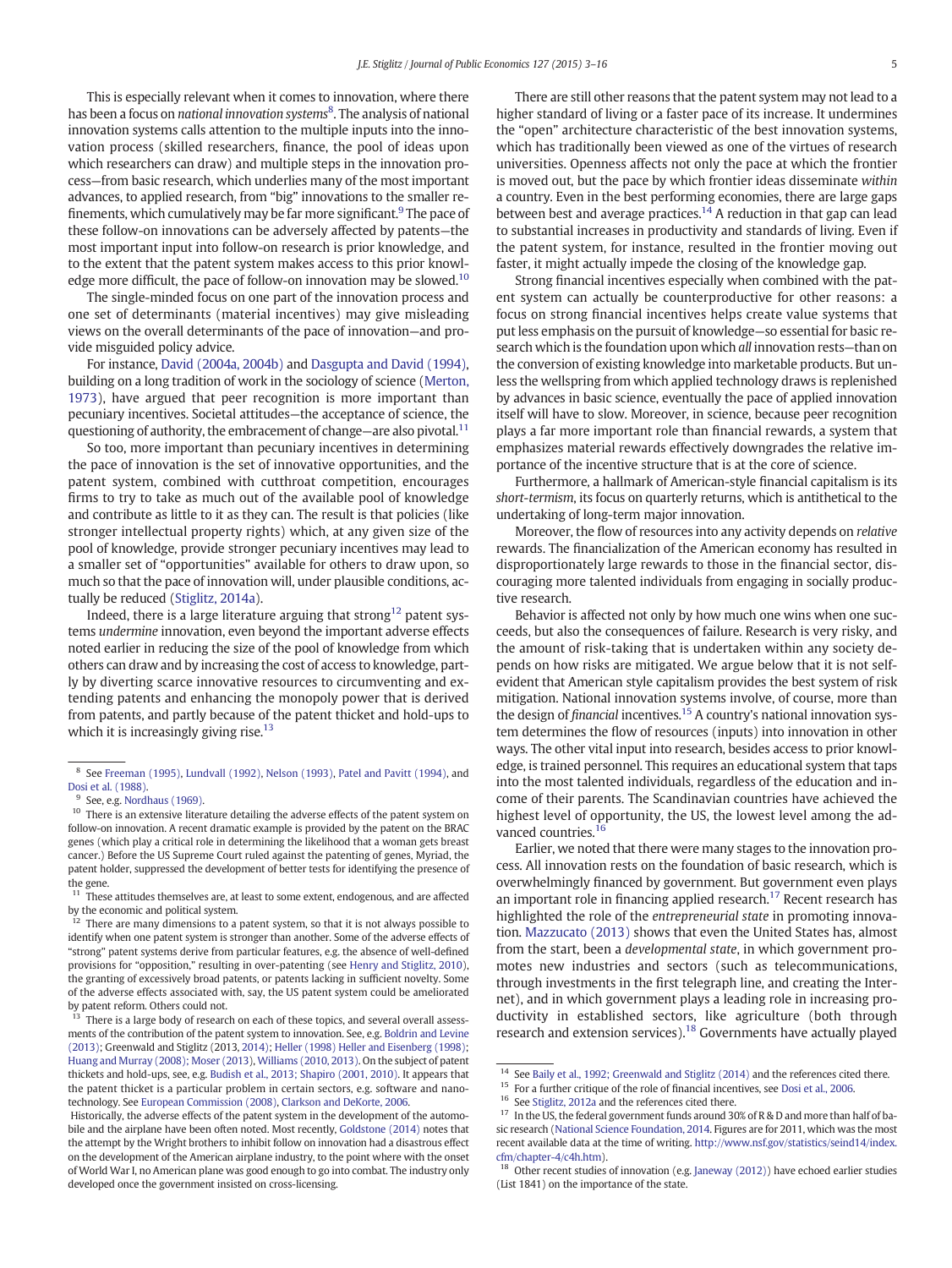key roles in financial sector innovation, in the kinds of innovation that actually led to greater societal well-being—helping create deep mortgage markets and banks oriented to the provision of long-term credit.

The reasons that the government has played this pivotal role can be closely linked to the "market failures" described earlier in this section. Diffuse externalities help explain government support of agricultural research. Capital constraints seem to have played a dominant role, especially in the context of inadequate systems of risk sharing and in situations where the scale of the required investment is very large.<sup>19</sup>

In short, creating a learning/innovation economy and society entails far more than just establishing strong monetary incentives; and such incentives may in fact have an ambiguous effect on the pace of innovation that increases living standards. $20$ 

# 2.4. The Nordic model, cutthroat competition, market failures, and innovation

In this section, we address the critical question of "comparative innovation systems": Why might we expect societies that follow the Nordic model to be highly innovative? By the same token, we ask, if the United States is the innovation leader, to which of the policies and institutional structures do we attribute its success? Is it, as Acemoglu et al. suggest, because of its cutthroat competition? If the Nordic model is not good for innovation, the question is, what aspects of that model are most problematic?<sup>21</sup>

Among the common attributes of the Scandinavian model are low inequality, $^{22}$  partly a result of wage compression, partly the result of tax and transfer policies; strong systems of social protection; strong policies of gender equity and child protection; high levels of openness; proactive industrial and labor policies, including heavy government investments, efficiently executed, in education, technology, and infrastructure; strong and open democracies, with strong support for a competitive and critical press and a long tradition of right-to-know laws. Presumably, critics of the Nordic model are not complaining about the openness and transparency of government or of its efficiency,

but rather the diminution of incentives, particularly associated with its egalitarianism.

Here, I want to argue that there are theoretical grounds for arguing that the Nordic model may in fact be better for innovation than the "American" model—suggesting that if the US adopted at least some of the institutional arrangements that are associated with the Nordic model, innovation would be higher—and societal welfare would be improved even more.

# 2.4.1. The meaning of cutthroat competition and its impact on innovation

Acemoglu et al. argue for the American model on the basis of the stronger incentives that its cutthroat competition provides, the increased financial rewards, and its strong intellectual property protection. $23$ Assessing the relationship between some notion of competition and the level of innovation directed at increasing standards of living is, at best, difficult. More competition in research (to be the next dominant firm in a Schumpeterian world with sequential monopolies) may reduce the marginal return to research and therefore the level of investment of each firm, more than offsetting the benefits of having additional researchers. More competition in the product market typically reduces the scale of production of each firm, and therefore attenuates incentives for cost reduction.

The analysis of the previous subsections, establishing that unfettered markets lead to Pareto inefficient outcomes, has an immediate implication: unrestrained markets do not result in the optimal level of socially productive innovation. To be sure, they may result in more innovation of an unproductive form (enhancing, for instance, market power or the ability of firms to exploit others). Cutthroat competition can be associated with actions (such as that of Microsoft) discouraging the entry of rivals, and thus impede innovation. Competition policy restricting such anti-competitive practices ("cutthroat competition") will have a beneficial effect on innovation.24

So too, we have explained how stronger intellectual property rights, even if they lead to more innovation given a set of technological opportunities, under plausible conditions lead to less innovation because of adverse effects on the set of technological opportunities available for development.

There are still other interpretations of what might be meant by cutthroat competition: a culture that glorifies litigation at the expense of cooperation. But this litigation exerts a large toll on the innovative process, with some suggesting that as much is being spent on litigation as on research itself [\(Dosi and Stiglitz, 2014; Cimoli et al., 2014b\)](#page-12-0) and the constant threat of suit as a result of the patent thicket dampening innovation. $25$ 

If cutthroat competition is set in contradistinction to cooperation, there is another reason that its effects can be adverse: Cooperation is

<sup>25</sup> The adverse effect of this litigation on the development of key innovations, such as the airplane, have been extensively discussed (see, e.g. [Goldstone \(2014\)](#page-12-0) and [Stiglitz \(2006a\)](#page-13-0).

<sup>&</sup>lt;sup>19</sup> [Schumpter \(1943\)](#page-13-0) emphasized the importance of capital constraints, e.g. because research (unlike investments in real estate) could not be collateralized. While venture capital funds have been an important American innovation, providing funds to new research enterprises, their scope is still very limited, both in scale and across sectors.

<sup>&</sup>lt;sup>20</sup> We could formalize the insights provided in this section by hypothesizing that the pace of innovation (say measured by the rate of labor augmenting technological progress in productive enterprises) I, is a function of  $(a)$  the level of private investment in innovation, i; (b) the supply of critical inputs, like trained personnel, E (or the cost of such personnel, itself a function of E); (c) the set of opportunities, P; and (d) the fraction of the private investment that goes into socially productive investments, as opposed to me-too-research, research directed at increasing the ability of private firms to exploit market power or to take advantage of others (e.g. by increasing the addictiveness of cigarettes), β; and (e) the productivity of these investments, e.g. either in terms of how productive inputs translate into innovations (e.g. as a result of a focus on long term versus short term returns), or in terms of how quickly these innovations disseminate through the economy, leading to increased productivity, ζ. Each of these variables, in turn, are a function of the design of the economic system, e.g. the patent system, the system of financial rewards (including the progressivity of the tax system), the systems of social and intellectual property rights protection, the educational system, competition policy, bankruptcy laws, etc. The nature of financial awards is just one factor, and not the most important factor, in determining the pace of innovation; indeed, the total derivative of the pace of innovation with respect to an increase in financial rewards (the degree of cutthroat-ness of the economy) may well be negative. [Stiglitz \(2014a\)](#page-13-0).

<sup>&</sup>lt;sup>21</sup> Any normative discussion of comparative institutional analysis has to address the issue of how one is to assess performance. The analysis of the previous subsection has explained why we should not focus on an intermediate measure, like expenditures on R & D, since those expenditures may not be directed at improving societal performance, but rather at enhancing market power. Commonly, the focus is put on GDP, but a wide body of research, growing out of the work of the international Commission on the Measurement of Economic Performance and Social Progress ([Stiglitz et al., 2010\)](#page-13-0) has emphasized the inadequacy of that metric (especially if one evaluates welfare using an inequality-averse social welfare function).

 $22$  [Fochesato and Bowles \(2014\)](#page-12-0) argue that what is distinctive of the Nordic countries is not equality in wealth but equality in living standards and in mobility. [Blundell et al.](#page-12-0) [\(2014\)](#page-12-0) describe the role that Norway's progressive tax-transfer system plays in attenuating the magnitude and persistence of income shocks.

 $^{23}\,$  Interestingly, in many manufacturing sectors, US R&D outlays by the private sector as a percentage of sales is lower than in other countries. In office, accounting, and computing machinery, in 2008 it was only 13.6%, compared to Sweden's 13.9%; in electric machinery, it was 2.5%, compared to Sweden's 3.2%, and Japan's 8.0% (France was 3.5% in 2006); in motor vehicles it is 3.2%, as compared to Japan's 4.4%, and Germany's 5.0% (France was 4.4% in 2006). (OECD Structural Analysis (STAN) database.) (One has to be careful about the use of reported R&D data for certain sectors, such as pharmaceuticals, because marketing expenditures are intertwined with R&D expenditures, contributing to the high levels of reported research in that sector.)

<sup>&</sup>lt;sup>24</sup> There is a large literature showing the adverse effects of such cutthroat competition. It is, for instance, often associated with attempts to raise rivals' costs [\(Salop and Scheffman,](#page-13-0) [1983](#page-13-0)), socially destructive activities that put one at an advantage over competitors. Moreover, dominant firms may engage in ruthless practices to foreclose opportunities of rivals—the actions taken by Microsoft against its competitors Netscape and RealNetworks, firms that were the real innovators, provide telling examples. While some of its actions were eventually found to violate anti-trust laws, its strategy worked—the rivals never recovered—with a chilling effect on other potential innovators. There is a large literature discussing the relationship between the level of competition (as measured, for instance, by the number of firms or by some other measure of firm concentration) and the level of innovation. [\(Scherer, 1967; Aghion et. al.,](#page-13-0) [2005; Vives, 2008; Gilbert, 2006](#page-13-0)). But as [Dasgupta and Stiglitz \(1980b\)](#page-12-0) and [Goettler](#page-12-0) [and Gordon \(2011, 2014\),](#page-12-0) in general, both the level of competition and the pace of innovation are simultaneously determined endogenous variables.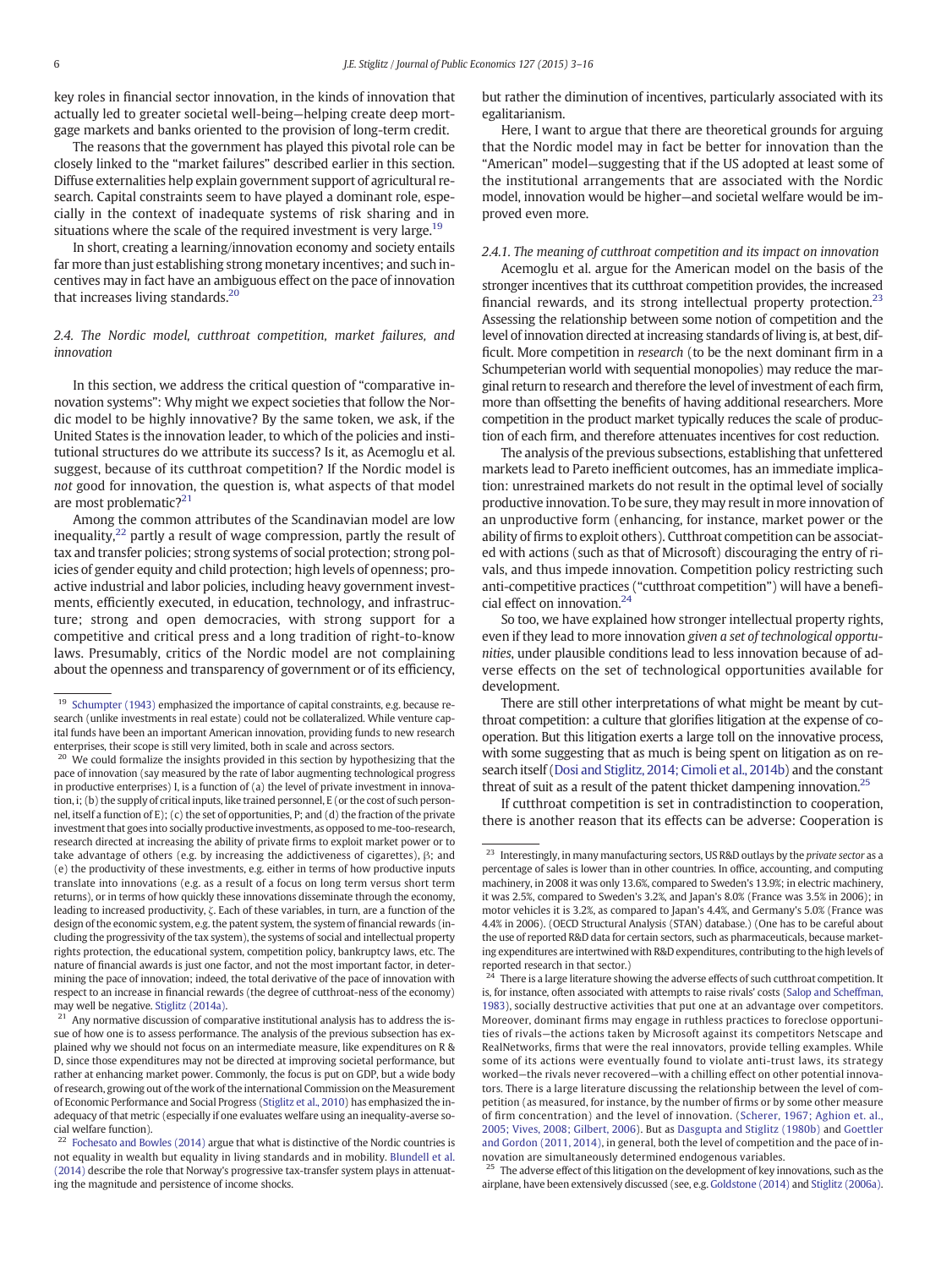particularly important in the context of complex products requiring large numbers of innovative inputs.<sup>26</sup>

Finally, "cutthroat competition" could mean a social system in which there are weaker social protections. We will explain later why stronger social protection may actually have a positive effect on innovative activity.

Acemoglu et al. have constructed a model showing that for one interpretation of cutthroat competition more competition could lead to more innovation: but the results follow directly from the assumptions; they are hard-wired into the model. It should be obvious that one can write down models in which more cutthroat competition or less progressive taxation or stronger intellectual property rights lead to a faster pace of innovation. But that is not the question, for it is equally possible to write down models with just the opposite results, where strong intellectual property or more intense competition leads to lower levels of innovation, and elsewhere we have done that.<sup>27</sup> Contrary to Acemoglu et al., it is simply not the case that institutional arrangements that lead to more cutthroat competition will necessarily be associated with higher levels of investment in innovation, let alone higher standards of living.

Our earlier discussion explained that a society's innovation system is far more complex. If the US is the most innovative country, there are many other reasons other than cutthroat competition why this might be so. The success of the US may have more to do with the large role played by the government than to the entrepreneurial role of the private sector [\(Mazzucato, 2013\)](#page-12-0). Even when we turn to private sector innovation, we find a picture quite different from that painted by Acemoglu et al. Probably the most innovative American firm during the twentieth century was a regulated monopoly, largely shielded from competition, with its research budget funded by, in effect, a tax on telephone service.<sup>28</sup> There are several reasons why that was so: some of these are related to the fact that because a monopolist has a larger output (than say a duopolist, where though total output is higher, the amount produced by each firm is smaller) it has more incentive to bring down costs. Moreover, shielded from cutthroat competition, it could focus on the long run, including the benefits which it might receive in the long run from investments in basic research.

Elsewhere, we have provided a more general analysis of the relationship between innovation and competition (however assessed), showing that it depends on a variety of characteristics, e.g. of the stochastic process of innovation, the substitutability among goods, the nature of the market barriers, etc. This suggests that the American model may be good for innovation in certain areas, adverse in others.

## 2.4.2. Broad perspectives on institutional design

There are several key aspects of the Nordic model that may be particularly conducive to innovation. Earlier, we noted the importance of the (inherent) absence of a full set of risk and capital markets, both for the efficiency of the economy in general and for innovation in particular. Research is risky, and better systems of social protection can thus be more conducive to individuals undertaking research. Even high taxes can be conducive to risk taking: the government can be seen as a silent partner, sharing in the gains as well as losses, with the result that there will be more risk taking.29,30

A major input into research is high quality research personnel. Without government intervention, because of imperfections in risk and capital markets, $31$  there will be insufficient investments in education. In the US, with heavier reliance on private financing of higher education, with its adverse bankruptcy laws (in which student loans are essentially impossible to discharge), with the virtual absence of income contingent loans, investments in education–especially in areas where returns are risky and limited, such as in science–will be more limited. And access to quality education by those whose parents have limited income will be greatly circumscribed.

Worse still, given the high cost of higher education and the skewed material rewards system, it is not a surprise that a disproportionate share of the most talented individuals have, in recent years, gone into finance; and while that may have resulted in a higher level of innovation in the financial sector, it has not resulted in a higher overall pace of innovation in the relevant sense—an increase in standards of living, or the pace by which standards of living increase. Indeed, much of the innovation was directed at figuring out better ways of manipulating the market, exploiting more those who were financially unsophisticated, enhancing the ability to leverage market power, and circumventing regulations that attempted to stabilize financial markets and reduce the risk of large adverse externalities.<sup>32</sup> While these innovations may have generated more rents for those in the financial sector, there is no evidence that they improved the overall performance of the economy.

Education is not the only critical factor that is complementary to private investments in innovation. Good investments in infrastructure can increase the returns to private investments [\(Field, 2011\)](#page-12-0) in general, including investments in innovation.

The Nordic model, with heavier public investments in education, technology, and infrastructure, progressive taxation that reduces incentives for rent seeking, and better systems of social protection, increases the willingness and ability for innovative risk taking. For an excellent discussion arguing that that is in fact the case, see [Barth et al., \(2013\),](#page-12-0) and [Moene \(2013\)](#page-12-0). They go further, showing that in a vintage model of innovation, wage compression induces older vintages to be scrapped earlier, thus accelerating the process of creative destruction. $33$  Moreover, they show how government policies can ensure that society as a whole benefits from innovations, e.g. through the active labor market policies and Keynesian demand policies that are part of the "Nordic model." Further, the Nordic model can lead to faster dissemination of ideas throughout the economy (in ruthless competition, firms strive to keep whatever knowledge they acquire to themselves).

## 2.4.3. Specific policies

There are many more specific policies in the Nordic model that enhance innovation. Consider the narrower question: could innovation be encouraged by taxing financial and land speculation more and using the proceeds to invest more in education, especially for science and technology; or to pay scientists more, to attract more into these innovative activities? Standard arguments would suggest that higher taxes on land will not affect the land supply. And given the evident low (negative) marginal social returns to innovations in the financial

 $26$  When cooperation is achieved, it is often achieved in a way which make it more difficult for new firms to enter the market. The established firms create a patent pool, but intellectual property acts as a strong and effective barrier to entry.

<sup>27</sup> [Greenwald and Stiglitz \(2014\)](#page-12-0) and [Stiglitz \(2014a,b,c\).](#page-13-0)

<sup>28</sup> See [Gertner, 2012](#page-12-0).

<sup>&</sup>lt;sup>29</sup> This is the essential insight of [Domar and Musgrave \(1944\)](#page-12-0) and [Stiglitz \(1969\).](#page-13-0) The details of the tax system affect the extent of risk sharing, and thus the extent to which innovation is encouraged.

<sup>&</sup>lt;sup>30</sup> Earlier, we referred to the important role that social attitudes and mores can play: the Enlightenment was a change in mindset, and that change in mindset was far more important than any change in property rights or incentive structures. So too here: attitudes towards failure can affect individual's willingness to undertake risks. The determinants of these social attitudes would take us beyond the scope of this paper; but there is a growing body of research emphasizing the role that government policies can play. See World Bank 2015.

 $31$  This is not the only reason that there may be underinvestment in education. Some individuals, particularly from underprivileged families, may not fully appreciate the returns to education; the assumption of fully rational expectations assumed in conventional models is clearly wrong. Most individuals rely on public provision of education at the elementary and secondary level, and there may be under provision of investments, especially in communities in which there are large numbers of poor individuals, especially in divided societies where rich individuals have access to private schools.

<sup>&</sup>lt;sup>32</sup> For instance, the gains of the High Frequency Traders occur at the expense others, but this rent-seeking not only uses real resources makes markets less informative, with adverse effects on the efficiency of resource allocation. See [Stiglitz \(2014e\)](#page-13-0) and [Biais and](#page-12-0) [Woolley \(2011\).](#page-12-0)

<sup>&</sup>lt;sup>33</sup> There is a long tradition among economic historians arguing for the innovation benefits of high wages and labor scarcity. See, e.g. [Salter \(1966\), Habakkuk \(1962\),](#page-13-0) [Sutch](#page-13-0) [\(2010\)](#page-13-0), and [Wright \(1986\)](#page-13-0). For a theoretical discussion, see [Acemoglu \(2010\),](#page-12-0) [Greenwald](#page-12-0) [and Stiglitz \(2014\),](#page-12-0) and [Stiglitz \(2006b, 2014d\)](#page-13-0).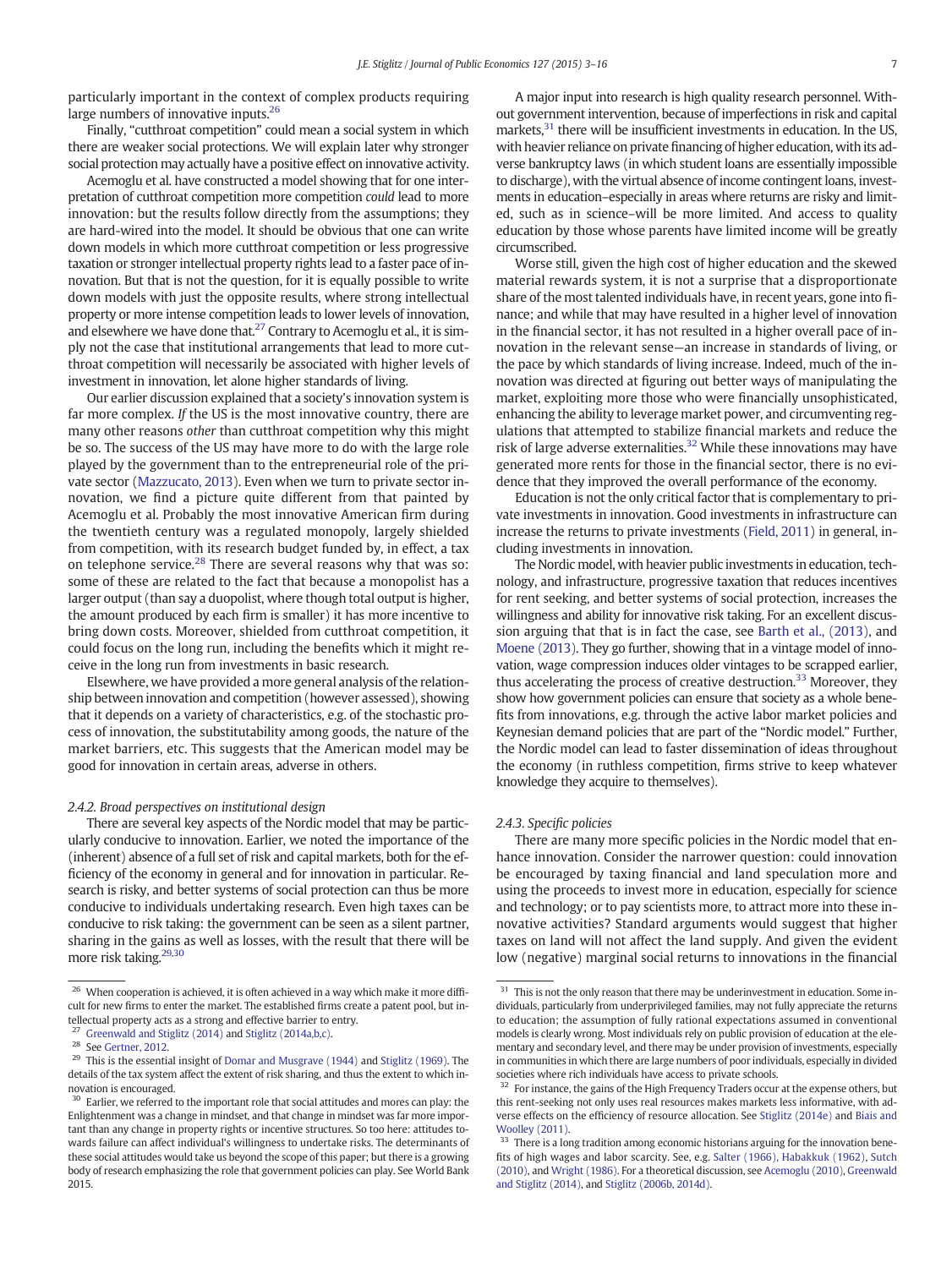<span id="page-5-0"></span>sector, the reallocation of resources in ways that are associated with the Nordic model would presumably be "real" innovation enhancing. Or consider the slightly broader question: could innovation be enhanced by taxing those at the top at higher rates, and using the proceeds in a similar way? It has been argued that because much of the income is derived from rent seeking, $34$  an increase in taxes at the very top has little effect on growth [\(Piketty et al., 2011\)](#page-13-0).

While [Section 4](#page-7-0) will show that the optimal policy of the leader and the follower will be different, this analysis suggests it is not necessarily the case that the leader has less of a "social model" than the follower.

The Nordic model consists of exactly the kind of policies that one would expect to see in a leader.While it may not be optimal for all countries to follow the same model, those countries that aspire to be on the frontier should at least consider emulating some aspects of the model that has worked so well in the Nordic countries, not only in maintaining a high rate of growth in productivity, but high levels and rates of growth in standards of living.

#### 2.5. Political and economic equilibria

The discussion so far has explored the consequences of alternative economic policies; but as is now widely recognized, public policies are enacted through political processes, which themselves are affected by the economy, including by the extent of inequality. We have to view the economic and political equilibrium as being jointly determined. It is easy to show that there can be multiple equilibria. $35$ 

In particular, there can be an equilibrium with a high level of inequality supporting low levels of public investments (including in education and technology), low levels of tax progressivity, and high levels of rent seeking, generating high levels of inequality; and another equilibrium with a low level of inequality with high levels of public investment, high levels of progressivity, a strong welfare state, and strong policies against rent seeking (the Nordic model). The representative individual is likely to be better-off in the latter-and so is the pace of innovation.<sup>36</sup>

There is no reason to believe that the US has adopted the policies that it has because they are designed to maximize innovation, let alone societal welfare, rather than because they are simply the outcome of political processes in which those with money have disproportionate influence, an outcome that one might expect given its high level of economic inequality.<sup>37</sup>

This analysis suggests that the US could increase the pace of innovation (and the level of economic welfare) by making some moves in the direction of the Nordic model. Not only would the institutional and policy reforms promote greater innovation directly, but by reducing inequality and the insecurity associated with innovation and openness, generate more support for innovative policies and ensure that those displaced by innovation are "recycled"—retrained so that they can be more productive members of the economy.

Many aspects of the Nordic model were explicitly designed with this political-economic equilibrium in mind. (See [Barth et al, 2012](#page-12-0)). The Scandinavian countries are small. To be prosperous, they had to be open to the outside world. But openness imposes high costs on many individuals. So too for innovation. And in truly democratic societies, if a majority of citizens are losers—even if a minority are large "gainers" it will be hard to sustain policies supporting innovation and openness.

To sustain innovation and openness, one either has to move away from democracy (e.g. by moving towards a system where money has more influence), so that the winners have a disproportionate role in determining outcomes, or one has to ensure that a majority of citizens are in fact better off—and that is the intention of the Nordic model.

# 3. Historical perspectives and the U.S. experience within a historical context

Even if the US is the technological leader, there are several possible explanations, which we cannot adequately assess within the confines of this limited paper. But an historical analysis is suggestive. The United States was not always the leader. In the nineteenth century, it borrowed voraciously from Europe. (See, e.g. [Chang, 2001, 2002\)](#page-12-0). Interestingly, even then, when it was a follower, it had a form of capitalism that was marked by high inequality—the extremes of the Gilded Age have only been reached in the Roaring 20s and in the first decades of this century. The innovator of the period, Germany, was the first country to introduce social security. The pattern clearly seems to be the opposite of that suggested by Acemoglu et al.

World War II marked a turning point in US technological leadership a historical accident, partially at least a "gift" of that war, as large numbers of those on the forefront of science and technology fled to the US.

This leadership was then reinforced as a result of government actions, in response to the Cold War, that led to heavy investments in military research, which had large spillovers to the civilian sector (including, arguably, the development of the Internet.) The large technological leadership of American universities, reinforced by World War II and government Cold War investments in the decades following the War, attracted some of the most talented young people from around the world, many of whom stayed in the United States. But note that none of these schools are for-profit institutions. They are either not-for-profit or state institutions.

A closer look at many of the critical inventions and innovations that have transformed the economy shows that they were not the result of cutthroat competition. They were financed either by government or by a monopoly (Bell Labs). Innovations attributed to the latter include the transistor, the laser, the CCD, information theory, and the programming language UNIX.<sup>38</sup>

If America is the innovation leader, it is hard to ascribe its position solely, or even mainly, to cutthroat competition. There are, in fact, multiple institutional and cultural factors that influence the ability of a technological leader to maintain that leadership position.<sup>39</sup>

On the positive side, for instance, America's attitude towards bankruptcy—its acceptance of bankruptcy as part of the price to be paid for risk taking in an innovative context—and the development of the venture capital industry are two institutional characteristics that are highly conducive to innovation.<sup>40</sup> But even in these areas of strength, there are questions: US bankruptcy law gives first claim to derivatives, and student loans can almost never be discharged, even in bankruptcy. This distorts the allocation of resources—towards finance and away from higher education, distortions that almost surely result in less real innovation than

 $\frac{34 \text{ See Stightz (2012a) and Piketty (2014) and the references cited there.}$  $\frac{34 \text{ See Stightz (2012a) and Piketty (2014) and the references cited there.}$  $\frac{34 \text{ See Stightz (2012a) and Piketty (2014) and the references cited there.}$  there would otherwise be.

<sup>&</sup>lt;sup>35</sup> See, e.g. [Hoff and Stiglitz, 2004.](#page-12-0)

<sup>&</sup>lt;sup>36</sup> There are multiple links between inequality and the economic-political equilibrium. More divided societies are less likely to make high return public investments; the rich seek a weaker state, worrying that it might use its powers to redistribute. See [Stiglitz \(2012a\)](#page-13-0) and the references cited there. See also [Benabou \(1997\)](#page-12-0) for a survey of studies on economic growth and inequality, and [Ostry et al. \(2014\)](#page-13-0) for more recent evidence.

I say this with some confidence, having watched closely and participated in decision making in the US, and especially relevant for this paper, decision making related to innovation, such as the design of intellectual property rights and the level and pattern of expenditures on research. Special interests often dominated; the question of what was good for the progress of science or the advancement of health was given short shrift. For a discussion of some aspects of this, see [Stiglitz, 2006a](#page-13-0).

 $^\mathrm{38}$  In addition, there were many innovations that were of less commercial relevance, such as the development of radio astronomy. Many of these developments rested in turn on theoretical insights derived from research in other countries, supported by government or academic institutions. As we noted earlier, Bell labs was essentially funded by a dedicated research tax on all telephone services. See [Gertner \(2012\).](#page-12-0)

<sup>39</sup> For a more extensive discussion of these issues, see [Greenwald and Stiglitz, 2014](#page-12-0).

<sup>40</sup> Though [Mazzucato \(2013\)](#page-12-0) persuasively demonstrates the limited role of the VC industry in innovation. The venture capital industry is a very small part of the financial sector, and was adversely affected by the global financial crisis, brought on by the dominant part of that sector. [Kaplan and Lerner \(2010\)](#page-12-0) find that historically venture capital investments in companies represent a remarkably constant 0.15% of the total value of the stock market.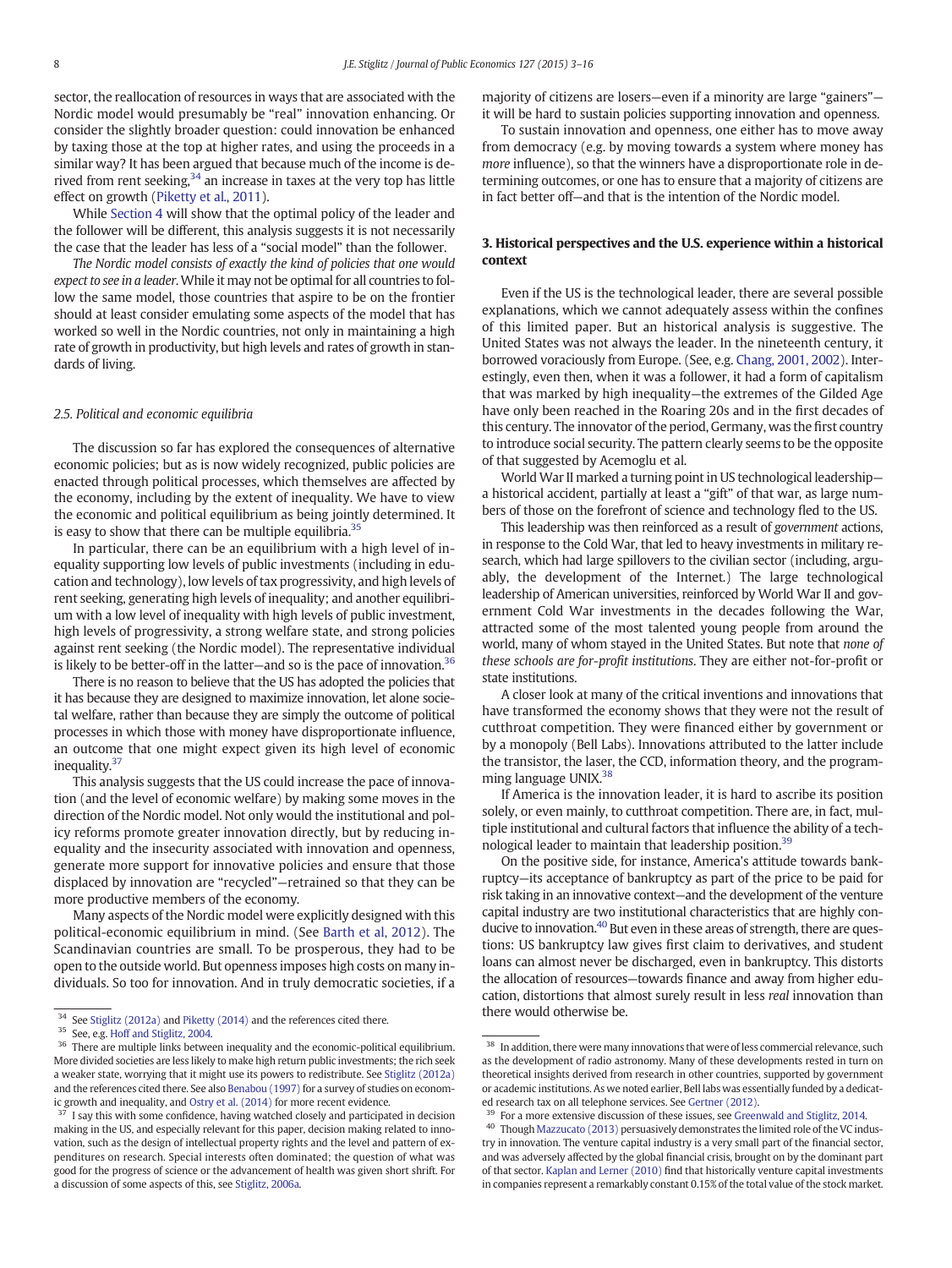<span id="page-6-0"></span>While the quality of its elite universities is clearly a favorable factor, the unevenness of the quality of its education—and the evident deficiencies in average performance (e.g. as measured in PISA scores<sup>41</sup>) work in the opposite direction. So too does the fact that such a large fraction of its innovative talent has been diverted to finance (and zero sum activities within finance) and other rent-seeking activities.

While large corporations may have access to the large amount of resources needed to undertake large, long-term research projects, the misalignment of interests between management and shareholders and more broad societal interests, widely recognized deficiencies in corporate governance (leading often to excessive short termism), and the bureaucratic processes that many large corporations have established as part of their control mechanism, may enervate innovation, especially of the kind that enhances standards of living.

# 3.1. Is the US the leader?

The central contention of this paper is that the Nordic model is not only good for the well-being of most citizens, but that it is also good for innovation.

But the discussion of the previous section begged the question: Is the US really more innovative? Establishing that would require showing that there was a disproportionate flow of innovations, appropriately weighted, from the putative leader, the US, to the Scandinavian countries, adjusting, of course, for differences in the size of the two countries.

It should be clear that assessing the level of innovativeness of an economy is no easy matter. Earlier, we explained that American higher levels of investment in innovation do not necessarily lead to an enhanced pace of increases of standard of living overall, and especially so for the typical household, especially given the marked discrepancies between social and private returns. Even assessing the importance of any particular innovation may be difficult. Moreover, in a world in which knowledge flows in all directions, assessing the origins of any idea is nearly impossible. For instance, many of America's recent advances in medicine build on work done in the United Kingdom by Watson and Crick leading to the discovery of DNA. America's development of the computer rested on fundamental work done by Alan Turing in the United Kingdom. Parsing out the source of the "real" innovations is difficult if not impossible.

The Swedish innovation of worker quality circles or the Japanese innovation of just-in-time production–neither of which were patented– may have had more profound impacts on American productivity than that associated with multiple patents. To be sure, Scandinavia benefited from Intel's innovations in chips, but presumably the value of those patented innovations would be (largely) captured in the profits of the patenting company, and in the GDP of the originating country.

Interestingly, while many suggest that the US has been highly innovative, say in the last thirty-odd years, it doesn't seem to show in GDP statistics, where increases in GDP per capita, or even estimates of total factor productivity growth, seem to be far lower than in the decades after World War II. There are several possible explanations for this. Perhaps GDP does not really capture the improvements in living standards that computer-age innovation is engendering. This may be partly due to the fact that GDP does not provide a good measure of well-being (see [Stiglitz, Sen, and Fitoussi, 2010](#page-13-0)), though there are reasons to believe that when full account is taken, for instance, of the increase in insecurity, economic performance is even more dismal than GDP statistics suggest.



Fig. 1. A: The production possibilities curve is a straight line with a negative slope of  $-c_A/c_M$ . First-period equilibrium in the absence of trade occurs at the tangency between the production possibilities schedule and the indifference curve, at  $C_M^*$ ,  $C_A^*$ <sup>\*</sup>. B shows the country's "consumption possibilities curve," which because of trade is far better than its production possibilities curve.

Alternatively, it may be that as exciting as recent innovations seem, they are less significant than the enthusiasts believe. The United States may have made great strides in inventing better ways of targeting advertising, or designing financial products that are better at exploiting uninformed individuals. It takes innovativeness to design better ways to exploit and leverage market power, and this is likely to show up in higher profitability. But these "innovations" may not show up in GDP statistics.

#### 3.1.1. Macro-data

Data on levels of GDP or its growth (partly for the reasons just alluded to) do not adequately answer even the question of which country is more advanced or more innovative. Resource-rich countries have high incomes, but those incomes have little to do with innovativeness. And the discovery of new resources and their exploitation or an increase in the price (or scarcity value) of its resources may lead to a high rate of growth—but this growth cannot be attributed to innovativeness. The US has benefited from an abundance of natural resources, and certainly at various times in its history, its growth has been enhanced by the discovery of new resources or an increased ability to exploit them (some of which may, of course, be related to innovativeness).

Norway's recent growth and its current income per capita exceed that of the  $US<sub>1</sub><sup>42</sup>$  but that is clearly related to the discovery of oil and gas. But [Barth et al \(2013\)](#page-12-0) show that looking over the 80 year period from 1930 to 2010, Sweden and Norway have had a growth rate that exceeded that of the United States and other countries of Western Europe with less strong welfare systems.

<sup>&</sup>lt;sup>41</sup> The Programme for International Student Assessment, administered by the OECD, evaluates 15-year-old students' aptitude reading, mathematics, and science literacy. According to PISA, the US education performs at about the average level of OECD countries overall, but lags behind the OECD average in mathematics [\(Organisation for Economic](#page-13-0) [Co-operation and Development, 2011\)](#page-13-0). The low level of equality of opportunity implies those born to poor and poorly educated parents are less likely to live up to their potential. See [Stiglitz, 2012a](#page-13-0). These adverse outcomes can be thought of as a natural outcome of the American model of capitalism, which has led to high levels of economic inequality, especially given the manner in which these economic inequalities interact with political processes (as noted in the previous section), leading to low levels of public investments.

 $42$  At official exchange rates, in current US dollars, the United States GDP per capita was \$49,965 in 2012, while that for Norway was \$99,558. At PPP (current international dollars), Norway's GDP per capita was still considerably greater than the US, at \$65,640 in 2012 (2011, 2010). The real GDP growth rate in US was 2.2% in 2012, while this number in Norway was 3.1%. Source: World Bank DataBank.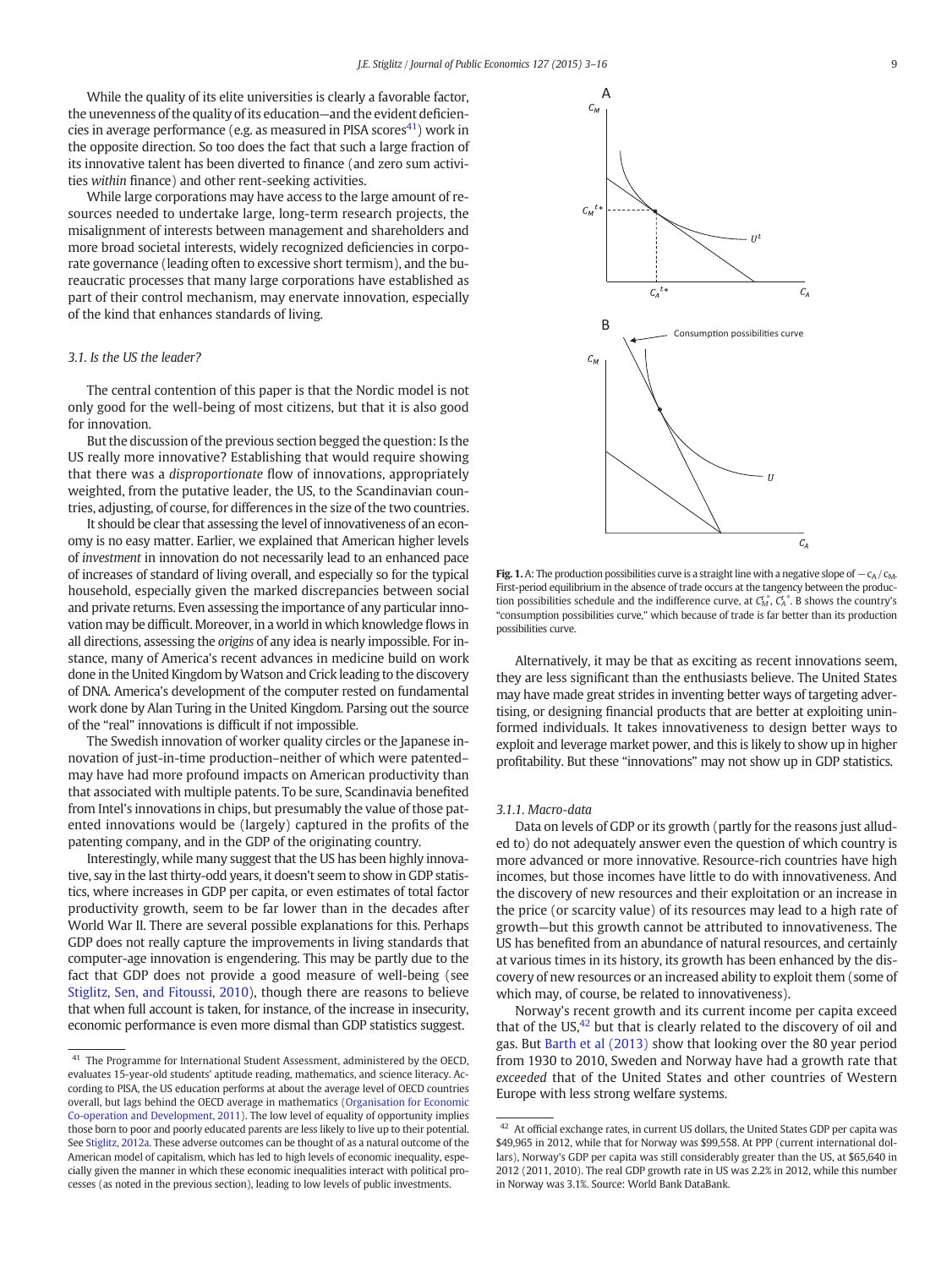<span id="page-7-0"></span>Moreover, output per worker hour in several countries exceeded that in the US (Norway by 41%, Ireland by 15%, Luxembourg by 30%, Belgium by .5%), and in several (Germany, France, Netherlands Denmark) the differences were small.<sup>43,44</sup>

By most accounts, Sweden and Norway have a higher standard of living or welfare (e.g. reflected in say median income or UNDP's Human Development Index).45

# 3.1.2. Patents $46$

Acemoglu et al. try to establish the greater innovativeness of the US by looking at highly cited patents (registered in the US patent office) per million residents. Putting aside technical issues, such as differences in demographics and the presumed lower overall transaction cost associated with an American registering a patent in the United States versus a foreigner registering in the United States, there is a more fundamental issue—patents play markedly different roles in different sectors. In some sectors, like hi-tech and pharmaceuticals, they play a very important role, though in the former often more in a "defensive" way, to put oneself in a position to countersue when someone sues. In other sectors, like metallurgy, they play a very unimportant role.

By the same token, the number of citations is not necessarily a good index of importance. We referred earlier to two critical innovations just-in-time production and quality circles. These were not patented, and accordingly, there is no index of the number of citations. But there is little doubt of the profound effects. Or take another Swedish innovation: dental implants.Whether the original research spawned a large follow-on research, with many citations, is not the critical determinant of the impact that this innovation had on the quality of life of hundreds of millions of individuals. (Moreover, to repeat what we argued earlier: perhaps the most important American innovations of recent decades—the transistor, the laser, and the Internet—were the product either of government-funded research, or research funded by a dedicated tax to the telephone monopoly.)

And, the most important innovations, generating the most cited research, typically cannot be patented—from the Turing machine, to the discovery of DNA and electromagnetic fields.<sup>47</sup>

In short, it may be the case that the US is more innovative, in a relevant sense, than some of the Scandinavian countries, adjusted for size. But the case has yet to be made in a convincing manner. And if it is more innovative, in some sense, it is not the case that this higher level

And for good reason, related to an assessment of the costs and benefits of patents.

of innovativeness is a result of its system of cutthroat competition or reflected in higher standards of living for most citizens.

The US may have focused its innovative efforts in those sectors where patents are important and where rent-seeking is encouraged (as in the financial sector). If this is the case, then from the perspective of global innovation, it may be advantageous to have an ecology in which there are different institutional arrangements: there is no dominant one.

## 4. Equilibrium gaps between leaders and followers

In this section, we present a model in which there is an equilibrium gap between leaders and followers. Those at the frontier balance out the costs and benefits of pushing out the frontier faster; so too for those behind, who may have "catching up" policies aimed at closing the gap between them and the leaders; but they fail to catch up, simply because as they do so, the leader moves on. Policies designed to catch up are, however, different from those designed to move the frontier outward. We provide a theoretical characterization of these differences, and illustrate with some relevant policy examples.

## 4.1. Equilibrium knowledge gaps across countries

#### 4.1.1. Basic model

We assume there are two types of goods—one industrial or manufacturing (M) and the other agricultural/craft (A), both produced using only labor as an input with constant returns to scale. We define

$$
c_M(c_A) \equiv
$$
 amount of labor per unit of industrial (agricultural)  
output in the economy.

The production possibilities curve is a straight line with a negative slope of  $-c_A/c_M$ . (See [Fig. 1](#page-6-0)A.) All individuals are identical with utility functions among goods of the form (each period)

$$
U = \alpha_M \ln C_M + (1 - \alpha_M) \ln C_A. \tag{1}
$$

 $C_A$  is the level of consumption of the A-goods, and  $C_M$  is the level of consumption of the M goods. The labor supply is assumed fixed. $48$ 

If there were a single country, static utility maximization would occur at the tangency between the indifference curve and the production possibilities curve.

Assume now that there are two countries (or two groups of countries), the developed and the less developed, denoted respectively by superscripts D and L. Individuals in each have the same utility functions. The developing country has an absolute disadvantage in all production (i.e.  $c_{\rm M}^{\rm D}$  <  $c_{\rm M}^{\rm L}$  and  $c_{\rm A}^{\rm D}$  <  $c_{\rm A}^{\rm L}$ ), but a comparative advantage in agriculture.

$$
c^D_{\ \ A}/c^D_{\ \ M} {>} c^L_{\ \ A}/c^L_{\ \ M}
$$

To simplify the analysis, we assume the developing country is relatively small. This means that in free trade, the terms of trade are set by the developed country.

Because the developed country has a comparative advantage in industrial goods, under free trade, the developing country specializes in agricultural goods.

[Fig. 1B](#page-6-0) shows the country's "consumption possibilities curve", which because of trade is far better than its production possibilities curve.

<sup>&</sup>lt;sup>43</sup> According to OECD data for 2012. And taking into account some of the measurement problems noted by the Commission on the Measurement of Economic Performance and Social Progress, the US probably had an even smaller GDP per hour worked.

<sup>&</sup>lt;sup>44</sup> The interpretation of such data are open, of course, to multiple interpretations. The numbers can depend on the degree of vertical integration (if there are some parts of the production process with higher value added per worker, a country specializing in those stages of production might appear to have higher productivity, even though productivities in comparable tasks are identical) and the mix of skilled vs. unskilled workers (obviously, a firm or country that chose to use unskilled workers would have a lower productivity per worker, but just as high total factor productivity.)

Data on GDP per worker (which avoid some of these issues) are equally plagued by multiple interpretations, particularly related to the fact that GDP is not a good measure of economic performance, e.g. because of problems associated with health care and "defense" spending. See, e.g. [Stiglitz et al. \(2010\)](#page-13-0).

 $45$  In 2012, US ranked #3, Sweden #8, and Norway #1; in the perhaps more relevant (as a measure of well being) inequality adjusted HDI, US ranked #15, Sweden #3, and Norway #1.

<sup>&</sup>lt;sup>46</sup> There is much controversy over the explanations and implications of differences in the rate of patenting across countries and over time—and the relationship between these differences and differences in the pace of innovation (e.g. observed differences may be more related to differences over time and across countries in patent laws and their implementation than to the pace of innovation.) For a brief review of some aspects of this controversy, see [Dosi and Stiglitz \(2014\).](#page-12-0) (For further discussion of these issues, see also; [Levin et al.,](#page-12-0) [1987; Cohen et al., 2000; Schankerman, 1991](#page-12-0) and [Tellis and Golder, 1996](#page-13-0); these studies not only question the importance of patents, but even the significance of the first mover advantage. See also [Aghion et al., 2013\)](#page-12-0).

 $^{\rm 48}$  This is not an innocuous assumption. One can establish a steady state equilibrium with endogenous labor supply only under a restrictive set of utility functions, of which the logarithmic utility function is one. If, as here, we assume a fixed labor supply, all that we require for steady-state analysis is constant elasticity utility functions. This parameterization simplifies the calculations. Qualitative results would be similar in these more general models.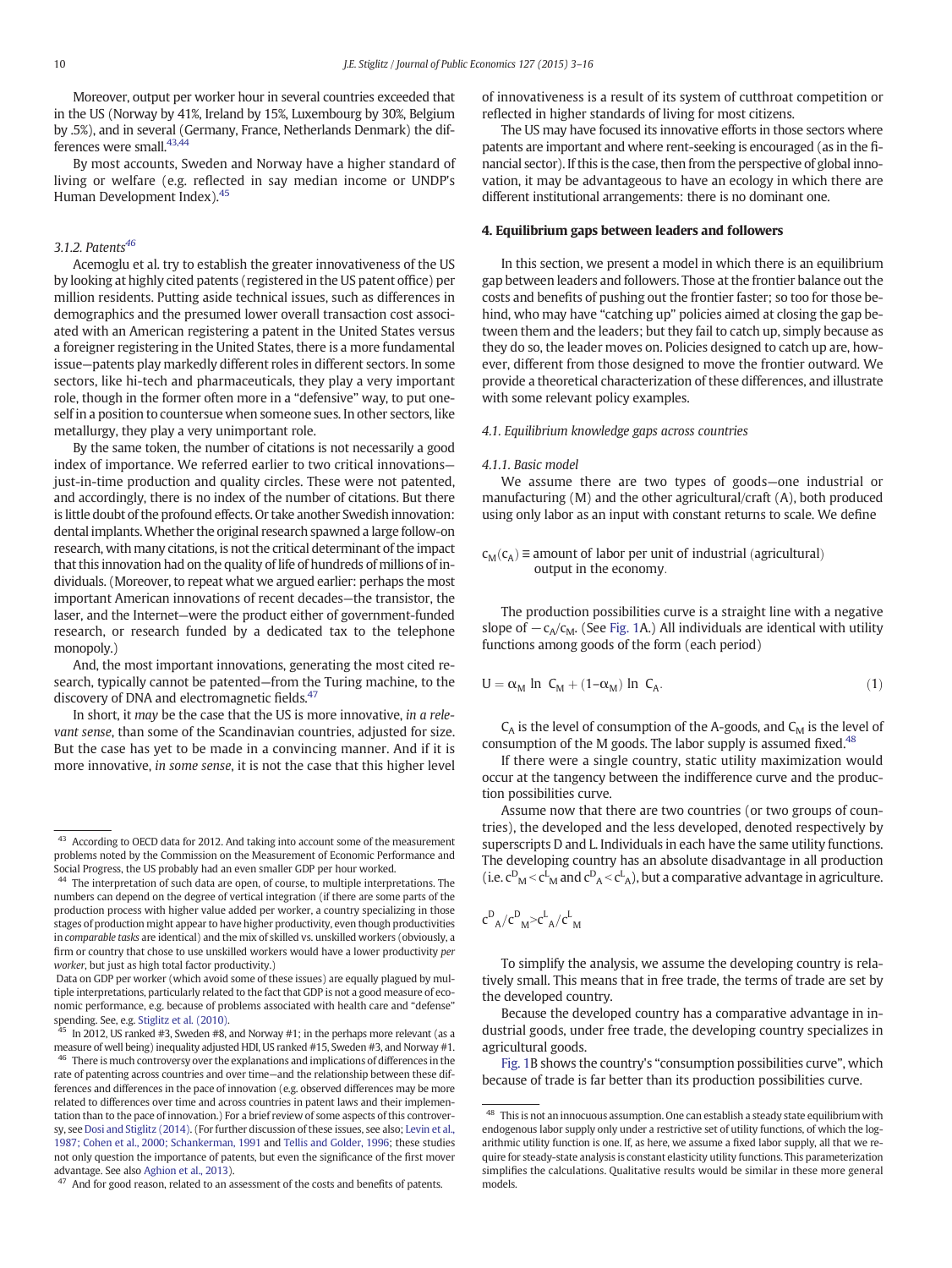# <span id="page-8-0"></span>4.1.2. Dynamics

We now introduce technological progress into this static equilibrium. We assume that learning-by-doing<sup>49</sup> associated with industrial production within the country is the sole source of productivity increases, but that the learning by any firm spills over to all other firms within the country-both within its sector and in other sectors, i.e.,  $50$ 

$$
g \equiv d(\ln c_M)/dt = -d(\ln c_A)/dt. \tag{2}
$$

Productivity growth does not affect the production costs of industrial goods relative to agricultural/craft goods, so that over time there is no change in comparative advantage.

There is considerable evidence of the presence of substantial spillovers. Not only are there technological spillovers, but improvements in human capital which arise in one sector inevitably confer benefits on others, e.g. as workers migrate to other sectors of the economy. Institutional innovations (like a well-developed financial sector which is essential for the functioning of a modern industrial sector) also confer benefits on other sectors. The assumption that the cross-sector spillovers are perfect is, of course, a polar case. We can loosen this assumption, but none of the qualitative results depend on it.

For all countries, the rate of technological progress increases with the output of the industrial sector or its input of labor or its relative size, measured say by the proportion of labor force allocated to the industrial sector, π, or the ratio of the outputs. For simplicity, we take the latter view: While in an industry with larger production, there can be more learning, what happens in one part of the industry has to diffuse to the rest of the sector.We assume that that these effects just offset each other.

We further assume that the follower country's growth also depends on the gap in knowledge between the developed and less developed country.

$$
g^D = f^D(\pi^D, 1),\tag{3a}
$$

$$
g^L = f^L(\pi^L, \kappa). \tag{3b}
$$

where  $\kappa = c_{\rm M}^{\rm D} / c_{\rm M}^{\rm L}$ , the gap in productivity in the industrial sector,  $\kappa$  < 1. We assume that (in the obvious notation)  $f_{2}^{L}$  < 0 for  $\kappa$  < 1 (recalling that a larger value of  $\kappa$  means a smaller gap); and  $f^L{}_2=0$ for  $\kappa \geq 1$ , i.e. learning in the country which is more advanced is unaffected by the state of the less advanced country.<sup>51</sup> For simplicity, we assume  $f^{D}(\pi^{D}, 1) = f^{L}(\pi^{L}, 1),$ <sup>52</sup> for  $\pi^{D} = \pi^{L}$  and where there is no loss of ambiguity, we drop the superscripts on g and f. For later reference, we assume  $f_{12}$  < 0, i.e. the greater the knowledge gap, the greater the marginal return to learning (at any value of  $\pi$ ).

The crucial assumptions that distinguish this model from conventional growth theory are that productivity growth is endogenous and that knowledge does not flow freely across borders. In conventional growth theory, the rate of growth is exogenous, not affected by anything the firm (or society) does.<sup>53</sup> While some forms of knowledge do move easily across borders, many others (tacit knowledge, knowledge related to the conduct of particular institutions) may be far less mobile than labor or capital.

With free trade, the global general equilibrium is easy to describe. For the large, developed country, with full learning spill-overs, each firm takes the state of technology next period as given – unaffected by what it does itself – and hence the competitive equilibrium in the absence of trade is the same as it was without learning, represented by the tangency of the indifference curves to the production possibilities locus. We denote the competitive equilibrium levels of output by  ${C_M}^*$ ,  ${C_A}^*$ .

The small developing country takes prices as given, essentially set by the large developed country at its relative cost of production, and so the developing country specializes in agriculture.

Under free trade, because the developing country specializes in agricultural goods, with no knowledge spillovers from the developed to the less developed countries, the developing country stagnates.

#### 4.1.3. Long-run analysis with industrial policies

Assume instead that the developing country directly controls production, allocating a fraction π of its labor force to producing industrial goods, so its income (using agricultural goods at time 0 as our numeraire) is  $Y =$  $\pi$  k + (1 –  $\pi$ ), where k = c<sup>L</sup><sub>M</sub> / c<sup>D</sup><sub>M</sub> < 1 represents the lower productivity associated with industrial production.<sup>54</sup> Then, using Eq.  $(1)$ 

$$
U = \alpha_M \ln (1 - \lambda) + (1 - \alpha_M) \ln \lambda + \ln Y = U^* \tag{4}
$$

where  $\lambda$  is the proportion of income allocated to agricultural goods.

U, short run utility, is maximized by maximizing Y, and Y is maximized at  $\pi = 0$ ; that is, the country specializes in the production of agricultural goods, as noted above. It is also easy to show that  $\lambda = 1 - \alpha_M$ .

We now put this into a dynamic setting, asking how taking into account learning benefits affects resource allocations. The present discount value of utility is

$$
W = \sum \delta^t U^t,\tag{5}
$$

where δ is the utility discount factor. We focus on the steady state solution, where whatever policy is optimal at time t is optimal at time t +  $1.55$  This means that we can rewrite Eq. (5) as<sup>56</sup>

$$
W \equiv [U + \delta ( \ln (1+g)/1-\delta)]/(1-\delta). \tag{6}
$$

Optimality requires (for an interior solution) $57$ 

$$
\frac{\partial U \ast}{\partial \ln \pi} + f_{\pi} \pi \delta / (1 - \delta) (1 + g) = 0. \tag{7}
$$

<sup>49</sup> There is a large literature on learning by doing, with empirical work even pre-dating [Arrow's \(1962b\)](#page-12-0) development of the theory. For a more recent review of some of this literature, see [Greenwald and Stiglitz \(2014\).](#page-12-0) An important aspect of technological progress is learning to learn. See [Stiglitz \(1987c\).](#page-13-0)

<sup>&</sup>lt;sup>50</sup> Again, this assumption greatly simplifies the analysis, but the results can be generalized. Note, however, that if there are imperfect spillovers, each firm will take into account the reduction in its future costs from increased production as a result of learning-by-doing. Firms that produce more will face lower costs. The competitive equilibrium will not be sustainable. With many commodities, there can exist a monopolistically competitive equilibrium. This model is very similar to that of [Matsuyama \(1992\),](#page-12-0) except he assumes no

spillovers. This changes the results in important ways. See [Stiglitz \(2014f\)](#page-13-0).  $^{51}$  f<sup>b</sup> does not depend at all on  $\kappa$ . We write the equation in this way sin  $f<sup>D</sup>$  does not depend at all on  $\kappa$ . We write the equation in this way simply for convenience. Even countries that are, in general, behind may make innovations from which the leader benefits (America learned from Japan's just-in-time inventory control system). There are learning benefits from the laggard to the leader. Extending the model to incorporate this effect is straightforward.<br><sup>52</sup> When there is no knowledge gap, they have the same learning functions. In fact, even

when there is no knowledge gap about technology, there can still be a gap in learning capacities.

<sup>53</sup> In standard "convergence" models, knowledge flows freely from one country to another, so that, effectively by assumption,  $\kappa = 1$ . In this Ricardian version of the neoclassical model, convergence occurs instantaneously. If capital flows freely, even if savings rates differ, output per capita will be the same in different countries, but incomes will differ.

k is a measure of the difference in *comparative* advantage; κ is a measure of the difference in absolute advantage in the industrial sector.

<sup>55</sup> A full analysis would entail a more complicated dynamic programming formulation. The steady state analysis conveys the key issues at play.

<sup>&</sup>lt;sup>56</sup> U<sup>t + 1</sup> = U<sup>t</sup> + ln (1 + g), and, using standard techniques,  $W = \Sigma U^0[(1 + n(ln(1+g))))$ One parenthesis has been added to balance the delimiters. Please check that this was done correctly, and amend if necessary.] δ<sup>t</sup>, from which Eq. (6) follows directly.

If U is not logarithmic but exhibits constant elasticity with respect to the scale of consumption, there is a parallel analysis.

If at  $\pi =$  o,  $\partial U^*$  /  $\partial \ln \pi + f_{\pi} \pi$  / (1 – δ) (1 + g) < 0, then there can be a corner solution at  $\pi = 0$ , and if at  $\pi = 1$ ,  $\partial U^* / \partial \ln \pi + f_\pi \pi / (1 - \delta) (1 + g) > 0$ , there can be a corner solution at  $\pi = 1$ . In particular, this means that if  $f_\pi(0,\kappa)/(1-\delta)(1+f(0,\kappa)) < 1 - k$ , then  $\pi = 0$ .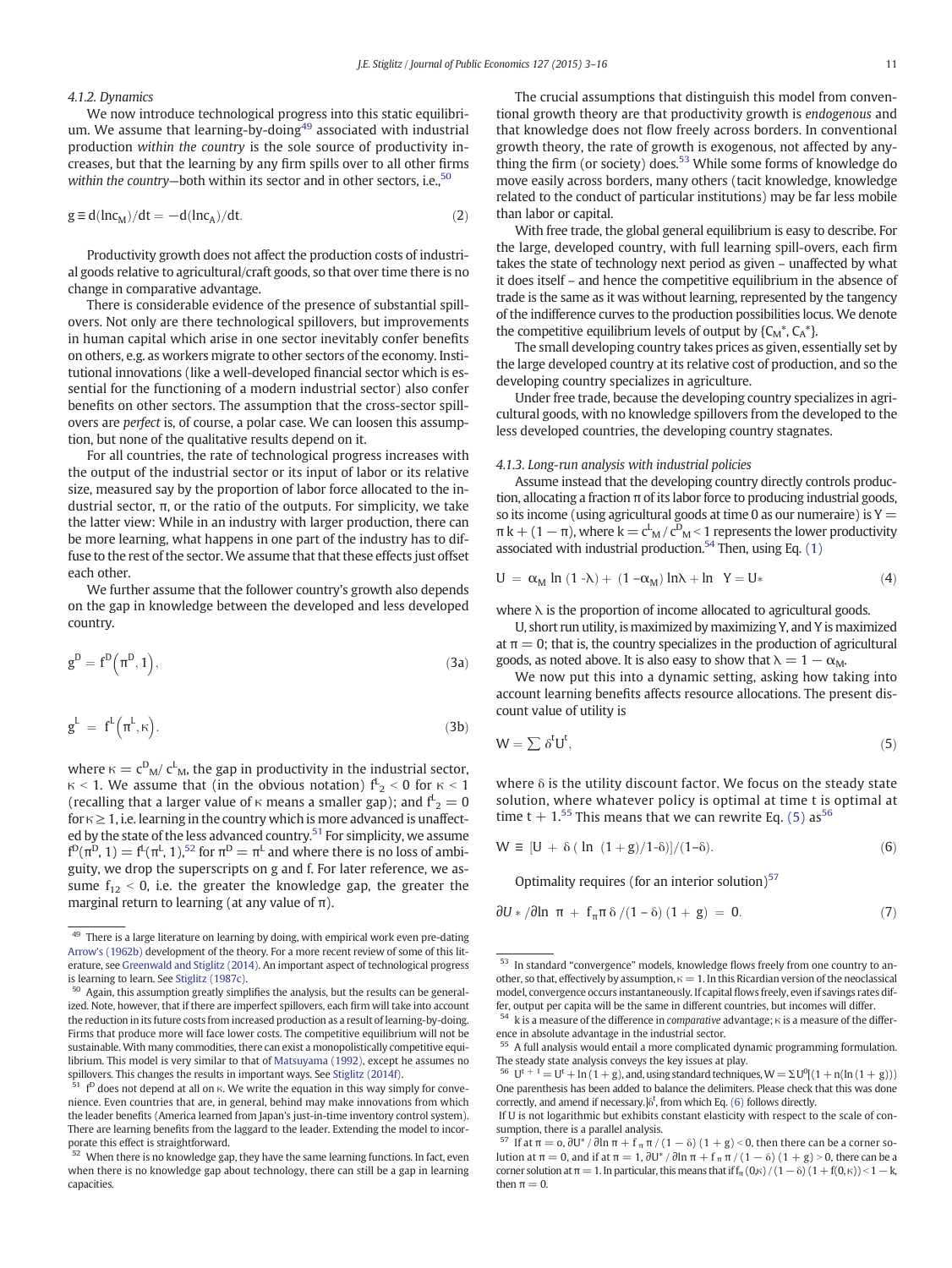<span id="page-9-0"></span>

Fig. 2. A: Assume the country, rather than specializing in agriculture, produces some manufactured goods, and then trades agriculture goods to buy the rest of the manufactured goods it desires. Its new consumption possibilities curve is depicted in Fig. 2A, decidedly inferior to the "free trade" solution. B shows what happens in future periods. Because now there is learning, which benefits both sectors, the production possibilities curve has moved out. Even with the trade restriction, the consumption possibilities curve is better than in the free trade solution. There is a trade-off: a loss in well-being in the short run, for a gain in the long run.

Taking into account the learning (growth) benefits, the increase in future utility, so long as f  $\pi > 0$  (there is a marginal benefit to growth from expanding the industrial sector) and  $\delta > 0$  (the country cares about the future); optimality requires that  $\partial U^* / \partial \ln \pi < 0$ , i.e.  $\pi > 0$ .

The country should produce some of the industrial good, even though it is not its comparative advantage (and under our assumptions, never will be). The dynamic benefits of learning exceed the static costs. Industrial policies pay off.

What is at issue is illustrated in Fig. 2A and B. Assume the country, rather than specializing in agriculture, produces some manufactured goods, and then trades agriculture goods to buy the rest of the manufactured goods it desires. Its new consumption possibilities curve is depicted in Fig. 2A, decidedly inferior to the "free trade" solution. But Fig. 2B shows what happens in future periods. Because now there is learning, which benefits both sectors, the production possibilities curve has moved out. Even with the trade restriction, the consumption possibilities curve is better than in the free trade solution. There is a trade-off: a loss in well-being in the short run, for a gain in the long run. Eq. [\(7\)](#page-8-0) says that it always pays to impose some trade restriction.

The greater the learning benefit and the higher  $\delta$  (the lower the discount factor), the higher π, the larger the industrial sector; that is, the higher the optimal static distortion.<sup>58</sup>

A similar analysis follows for the Leader. Denote by  $\pi^{\text{\tiny D}}_{\,\mathrm{o}}$  the value of π in the developed country in the free trade-no industrial policy equilibrium. So long as  $f_1(\pi^D_{\;\;o},0)$  > 0, it pays for the developed as well as the less developed countries to undertake industrial policies.

#### 4.1.4. Steady state gaps: the normal case

In steady state, the less developed country stays a certain distance behind, i.e. there is a steady state value of  $\kappa$ , denoted  $\kappa^*$ , such that

$$
g^* = f\left(\pi^{D*}, 1\right) = f\left(\pi^L, \kappa^*\right),\tag{8}
$$

where, it will be recalled, we have assumed for simplicity that the developing country is very small relative to the developed, so that the developed country's equilibrium value of π (essentially) depends on its own internal conditions.<sup>59</sup> (That is  $\pi^{D*}$  is set simply by the demand for industrial goods domestically, and depends on whether it undertakes industrial policies).

Eq. (8) defines a positively sloped curve (is depicted as the upward sloping "steady state curve" (SS) in [Fig. 3](#page-10-0)) between  $\kappa$  and  $\pi^L$ : as  $\kappa$  increases, the pace of learning slows (there is less to learn), and so for the developing country to maintain the same distance from the frontier,  $π<sup>L</sup>$  must be increased.

The steady state solution is defined by the solution to Eq. (8) and the first order condition for the less developed country's welfare maximization, which we write in reduced form as

$$
W_{\pi} = 0. \tag{9}
$$

 $\kappa$  is the state variable describing the less developed economy  $-$  its "state of knowledge" relative to the developed country. For each value of κ there is an optimal value of π:

$$
\pi^L = P(\kappa). \tag{10}
$$

This is the profit maximizing (PM) curve. This is normally negatively sloped, so long as the marginal return to growth from increasing π diminishes as  $\kappa$  increases.<sup>60</sup>

There is thus a unique solution, as depicted in the figure: a steady state with a value of  $\kappa = \kappa^*$  < 1 (implying the persistence of a knowledge gap of a given size) with a value of  $\pi^L$  that is less than  $\pi^D$ . This is what we label as the normal situation, when it doesn't pay the developing country to close the knowledge gap, but it does pay it to deviate from static comparative advantage (and to do so persistently) so as not to fall too far behind—so that it can learn more effectively from the developed country advances in technology which are of benefit to all sectors of its economy. Even though the country would benefit from spillovers even if it didn't have an industrial sector, it would get fewer spillovers.

The infant never fully grows up, but to keep up with big brother, he has to continue to have industrial protection. There is a benefit to being the laggard: it is able to maintain the same rate of growth of the developed country by taking advantage of the knowledge that flows down from the developed country with a smaller fraction of its labor force allocated to the industrial sector. It can take some advantage of its comparative advantage in agriculture.

<sup>&</sup>lt;sup>58</sup> This follows from the fact that that  $\partial U^*$  /  $\partial \pi = -(1 - k)/Y < 0$  and  $\partial^2 U^*$  / $\partial \pi^2 = -(1 - k)^2 / Y^2 > 0$ . There is always a marginal cost to increasing π, but the larger is π, the smaller is Y, and therefore the larger is the marginal cost.

 $59$  It would be an easy matter to generalize this to the case where the lagging country is non-negligible in size, and continues to import some industrial goods. We would then need an additional equation to solve simultaneously for  $\pi^{L*}$  and  $\pi^{D*}$ .

 $60$  Because we postulate that the economy is in steady state (the knowledge gap is fixed), the analysis is greatly simplified. Along the first order condition  $W_{\pi} = 0$ , d π / d κ =  $-W_{\pi\kappa}$  /  $W_{\pi\pi}$ .

The denominator is always negative, so that the sign of d  $\pi$  / d  $\kappa$  is the same as that of  $W_{\pi\kappa}$ and the sign of  $W_{\pi K}$  is the same as that of  $(f_{\pi K}/f_{\pi}) - (f_K/1 + f)$ . We expect that an increase in κ reduces growth (when there is less catching up, there is less growth, at a given level of π), and that an increase in  $κ$  also reduces the marginal benefit of increasing π. In effect, we assume that the marginal effect dominates. But if the knowledge gap is too large, the knowledge that accumulates in the developed country is less and less relevant to developing countries.

The full optimization problem is somewhat more complicated, because if the knowledge gap is closed, next year's optimization problem is different from this year's. The full optimization problem can be solved using standard techniques. The result is still that the optimal labor allocation π will depend on the state variable κ. The results described in the following paragraphs depend only the relationship between π and κ having the indicated properties.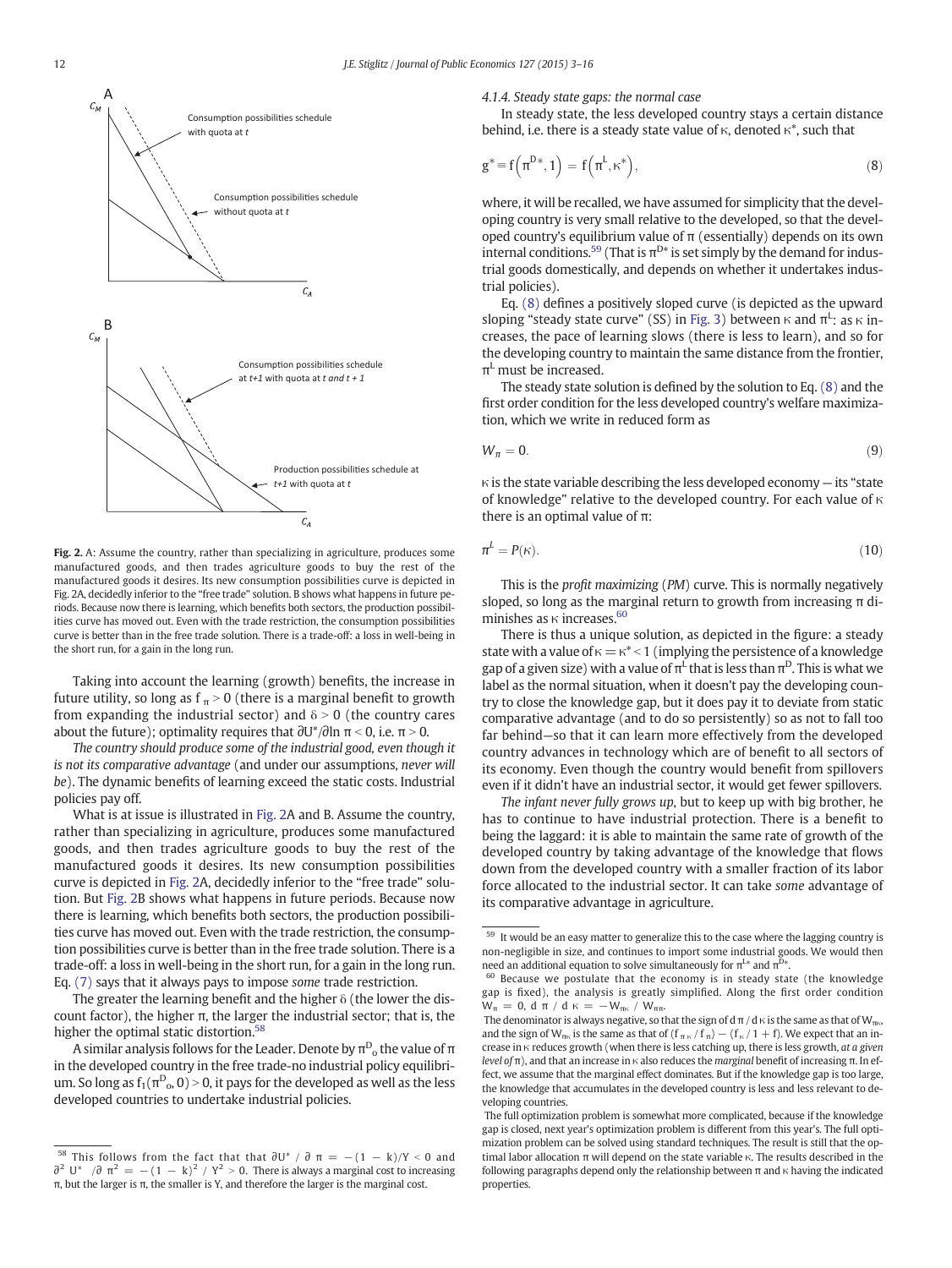<span id="page-10-0"></span>

Fig. 3. The steady state equilibrium, showing the long run allocation of labor to manufacturing and the steady gap between the leader and the follower. Along the steady state locus, SS, as κ increases, the pace of learning slows (there is less to learn) at any value of π<sup>L</sup>, and so for the developing country to maintain the same distance from the frontier, π<sup>L</sup> must be increased. The steady-state equilibrium entails the catching-up firm remaining always behind. The PM locus shows the profit maximizing value of  $\pi^L$  for any value of the gap. As the gap increases, we assume not only does the level of learning at any  $\pi^L$  increase, so does the marginal return to "learning by doing," so  $\pi$ <sup>L</sup> increases.

Other possible configurations may emerge: the infant may catch up; it may be optimal to have no industrial policy, simply absorbing whatever knowledge trickles down to it; and there can be multiple equilibria—countries can be trapped in a low level equilibrium marked by a high knowledge gap, but with a positive enough boost, can move into a better steady state equilibrium, with higher levels of consumption and a much smaller gap with the leading countries. (See the [Stiglitz](#page-13-0) [\(2014e\)](#page-13-0) for the conditions associated with each of these possibilities.)

# 4.1.5. Impact of industrial policies in advanced countries

The steady state equilibrium depends on whether the advanced country pursues an industrial policy (i.e. takes into account that its growth rate g can be affected by its labor allocation). If it does (and our previous analysis showed that normally it would want to do so), g\* will be higher than it otherwise would have been, so  $\pi^L$  has to increase, at each  $\kappa$ , i.e. the SS curve, defined by (13), shifts up. This in turn means that (a) in steady state, the developing country will also have a higher growth rate; but (b) it will have to have a stronger industrial policy, i.e. a greater distortion in the static allocation of labor; and (c) the equilibrium gap between the developed and the less developed country will be larger. (See Fig. 4).

# 4.2. Optimal policies for leaders and followers

So far, we have assumed that there is a single policy (industrial policy) that can affect growth. But countries have at their disposal a large range of policies that might affect growth. We generalize Eq. [\(8\)](#page-9-0) describing the rate of growth of the economy to $61$ 

$$
g = f(\pi, \kappa, \varsigma), \tag{8'}
$$

where  $\varsigma$  is any growth enhancing measure, <sup>62</sup>

$$
\partial g/\partial \varsigma > 0.
$$

We assume further that there is a short run social cost of these measures beyond a certain level,  $\varsigma^*$  that maximizes short run utility. Thus, we write the short run (momentary) utility as

 $U * (\pi, \varsigma)$ 

with  $\partial U^*/\partial \varsigma \leq 0$  for  $\varsigma > \varsigma^*$ .



Fig. 4. This figure shows the impact of industrial policies in advanced countries. If the advanced country pursues an industrial policy, g\* will be higher than it otherwise would have been, so  $\pi^L$  has to increase, at each  $\kappa$ , i.e. the SS curve, defined by Eq. [\(8\),](#page-9-0) shifts up.

The leader (the large, developed country) maximizes long-term social welfare with respect to  $\varsigma$ , taking into account the short run costs and the long run benefits. It follows that the leader sets  $\varsigma > \varsigma^*$ .

The follower goes through a similar exercise, but for the follower,  $\kappa$  < 1 (in contrast to the leader, where  $\kappa = 1$ , by definition), and  $π<sup>L</sup> < π<sup>D</sup>$ . The marginal growth benefits of increasing  $\varsigma$  will be affected by the growth cross elasticities between ς, κ, and π. Policies which are growth enhancing for the leader (for whom  $\kappa = 1$ ) may not be growth enhancing for the followers, or may be much less so.

It follows that unless the growth equation (8′) is separable between ς, on the one hand, and κ and π on the other,  $63$  the optimal value of ς for the leader will differ from that of the follower(s), even if they have the same preferences: economic policies designed for advancing the technological frontier are different from those that optimize "catching up," borrowing technologies from others.

Assume, for instance, ς stands for "basic research" and that the level of basic research required to maintain a knowledge gap—given that knowledge is filtering down in any case—is less than that required for moving the frontier forward at the rate g\*. Then the follower (the developing country) should do less research than the developed country.

Sometimes, however, there has been an underappreciation of what is required to close the knowledge gap—or to prevent the knowledge gap from growing. At one time, the World Bank encouraged developing countries to devote essentially all of their educational resources to primary education, with very little allocated to university education. While well-intentioned, the effect of such policies was that the countries that followed them fell increasingly technologically behind. The 1998 World Development Report, Knowledge for Development ([World](#page-13-0) [Bank, 1998](#page-13-0)) helped bring about a reversal of that policy. If  $\varsigma$  is interpreted as "university education," while  $S^L \le S^D$ , it argued that still,  $\varsigma^L > 0$ .

There are active debates about the role of different policies for both leaders and followers, e.g. concerning the role and design of pecuniary incentive structures, including intellectual property rights, the importance of openness and collaboration, and the impact of inequality and competition. Theoretical results appear to be heavily dependent on particular assumptions, and empirical results remain contingent and unsettled.

While in many respects, leaders would do well to follow the Nordic model—consistent with the analysis of [Section 3](#page-5-0) suggesting that the Nordic countries were in fact innovation leaders — and, with appropriate modification, so should followers, there are some dimensions in which markedly different policies might be appropriate. An intellectual property regime which is designed to move the frontier out as fast as possible may be markedly different from an intellectual property

 $61$  The growth functions of the two countries could themselves differ. Here, we argue that even if the growth functions are identical, policies will still differ.

 $62$  It is of, course, possible that some measures increase growth over some range, and decrease growth over others. We ignore this possibility in this paper.

<sup>&</sup>lt;sup>63</sup> That is, since the follower will always face a different value of  $\kappa$  and, in general, have a different value of π, in general, without separability, the optimal value of  $\varsigma$  will differ.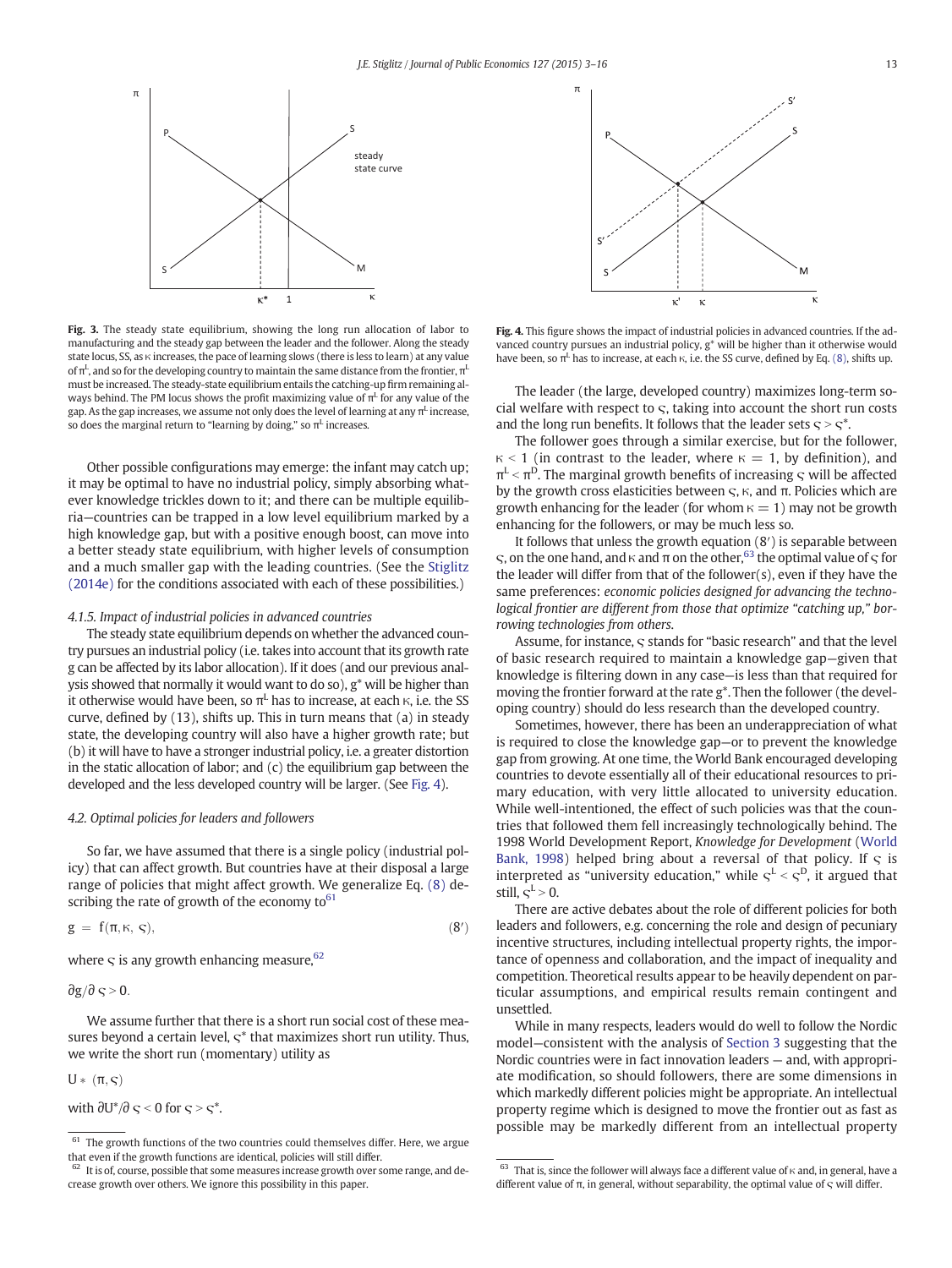regime that is designed to close the gap between the technology at the frontier and technologies prevailing within a laggard country.<sup>64</sup>

If frontier research is more risky, policies that enable individuals within society to cope with those risks will be more important in frontier countries, unless risk aversion diminishes sufficiently with increases in income. If the winner-take-all processes that characterize the frontier countries lead to greater inequality, given imperfections of capital markets discussed in [Section 2](#page-1-0), it may be especially important for a frontier country to have a strong public education system that guarantees access to education for all, if the human resources of that country are to be efficiently deployed. These observations suggest that a Nordic model may be particularly relevant for the leader.

In short, "optimal" policies for innovation may be similar in some respect to, but differ markedly in others, from those which are conducive to enhancing imitation (catch up); but contrary to the assertion of Acemoglu et al. variants of the Nordic model may actually enhance well-being in both.

# 4.3. Extensions

The central model that we explored is one in which there are full spillovers across sectors, so that if the less developed country initially has a comparative advantage in agriculture/crafts, it always does. That means that if the country wants to have an industrial sector, it must permanently provide some protection. It is perhaps incorrect to say that the infant never grows up: productivity in manufacturing may increase enormously, and the gap between productivity in that sector in the developed and developing country may narrow markedly. But because of the assumption of full spillovers, comparative advantage never changes. This has one very important implication:

Even if it were true that infant industries sometimes never fully grow up, the support provided by the government to the industrial sector pays off: the economy is on a long-term faster growth trajectory than it otherwise would have had.

But a country like Korea represents the more typical story, where as it learns, productivity in the industrial sector increases faster than in agriculture, so much so that eventually the country's comparative advantage changes. That means that eventually government intervention to maintain a (relatively) large industrial sector – larger than would be the case under unfettered market forces – is no longer required. But even after the country achieves some success in improving manufacturing capacities, it may still want to intervene, to produce more manufacturing goods than it otherwise would have produced, or more broadly, to encourage the expansion of those sectors with higher learning and innovation potential, and higher learning and innovation spillovers.

Of course, the uncoordinated equilibrium that emerges is not globally efficient. Because the leader does not take into account the benefits of the innovation that "trickle down" from it to the followers, it will engage in too little innovation, adopting policies that are less supportive than would be desirable from a global perspective. It may also undertake policies that excessively inhibit the flow of knowledge from itself to the followers. There is obviously a role for global collective action, for addressing the market/government failures that arise when each country pursues the policies directed solely at enhancing the well-being of its own citizens.

# 4.4. Concluding comments

This paper is an exercise in comparative economic systems, asking what kind of an economic system most enhances welfare, focusing especially on innovation and the production and dissemination of knowledge. Rather than beginning from the presumption that there is a single economic system that is best for all countries, it recognizes that different countries may be in markedly different situations: there are leaders and followers.What is optimal for a leader, trying to move the frontier ahead (and perhaps maximizing its innovation rents) may be different from that which is optimal for the follower, trying to take advantage of knowledge produced by others, trying to catch up, or at least not fall behind.

We have begun our analysis by a brief articulation of the multiple market failures that characterize innovation and the production and dissemination of knowledge. There is no presumption that unfettered markets will be optimal, in either the level or direction of investments in research. There is a presumption that there are government interventions that will enhance welfare.

Central to our analysis is the idea that the production and dissemination of knowledge is different from the production and dissemination of conventional goods; and the presumptions and understandings of what leads to good economic performance relevant for the latter may not be relevant for the former. Standard economic models assume that knowledge disseminates easily (and typically, costlessly) within and between countries. There is, however, overwhelming evidence that there are large and persistent differences in knowledge within and between countries. That this is so has profound implications. It means, for instance, that reforms that improve the efficiency with which information/knowledge gets transmitted within and between countries can have a far more profound effect on standards of living than those that improve the allocative efficiency of the economy, especially when such reforms simultaneously impede the flow of knowledge. It implies that simple injunctions for firms (countries) to become leaders, to move to the technological frontier, are of little relevance.

We have formulated a simple model in which countries can close the gap with the technological leader—but there is a cost to doing so, and the cost is sufficiently high that a country may choose to remain a laggard.<sup>65</sup> There exists an international equilibrium, in which there are leaders and followers.<sup>66</sup>

Market failures affect both the supplies and prices of inputs into innovation as well as the risk-adjusted private and social returns. The Nordic model can be thought of as addressing in a fairly comprehensive way these market failures. Policies affecting education, social protection, especially of children, unions, public investments in technology and infrastructure, active labor market policies, industrial policies—all of these not only affect societal wellbeing directly, but also the pace of innovation. Though there are some features of the American form of capitalism that are conducive to innovation, there are others that are not; and that while there may be questions about precisely how strong its economic performance has been, say in comparison to the Nordic countries, it is clear that what success it has attained can only partially be attributed to its markets and its form of cutthroat capitalism: some is a result of a historical accident, some can be attributed to its not-for-profit universities, some to strong government support.

We have argued that there is a strong role for government to play in both the leader and the follower countries, in designing policies that lead to more innovation or ensuring that the knowledge gap doesn't

<sup>&</sup>lt;sup>64</sup> Thus, the WIPO (World Intellectual Property Organization) General Assembly adopted a proposal from Brazil and Argentina on October 4, 2004 calling for a developmentally oriented intellectual property regime, as opposed the regime incorporated into the TRIPS agreement, which was widely seen as impeding access to knowledge, and thus development.

 $65$  The fact that there are a few countries, such as Korea, which have gone a long way in closing the knowledge/technological gap, is not necessarily inconsistent with the hypotheses put forward in this paper. Such countries may have underestimated the cost of closing the gap, may have unusually low time discount factors, or may face distinct circumstances in which the costs of closing the gap are unusually small.

<sup>&</sup>lt;sup>66</sup> There are other models generating non-convergence. In the appendix to the NBER version of this paper, we discuss the important differences between our model and that of [Krugman \(1981\)](#page-12-0) and [Matsuyama \(1992\).](#page-12-0)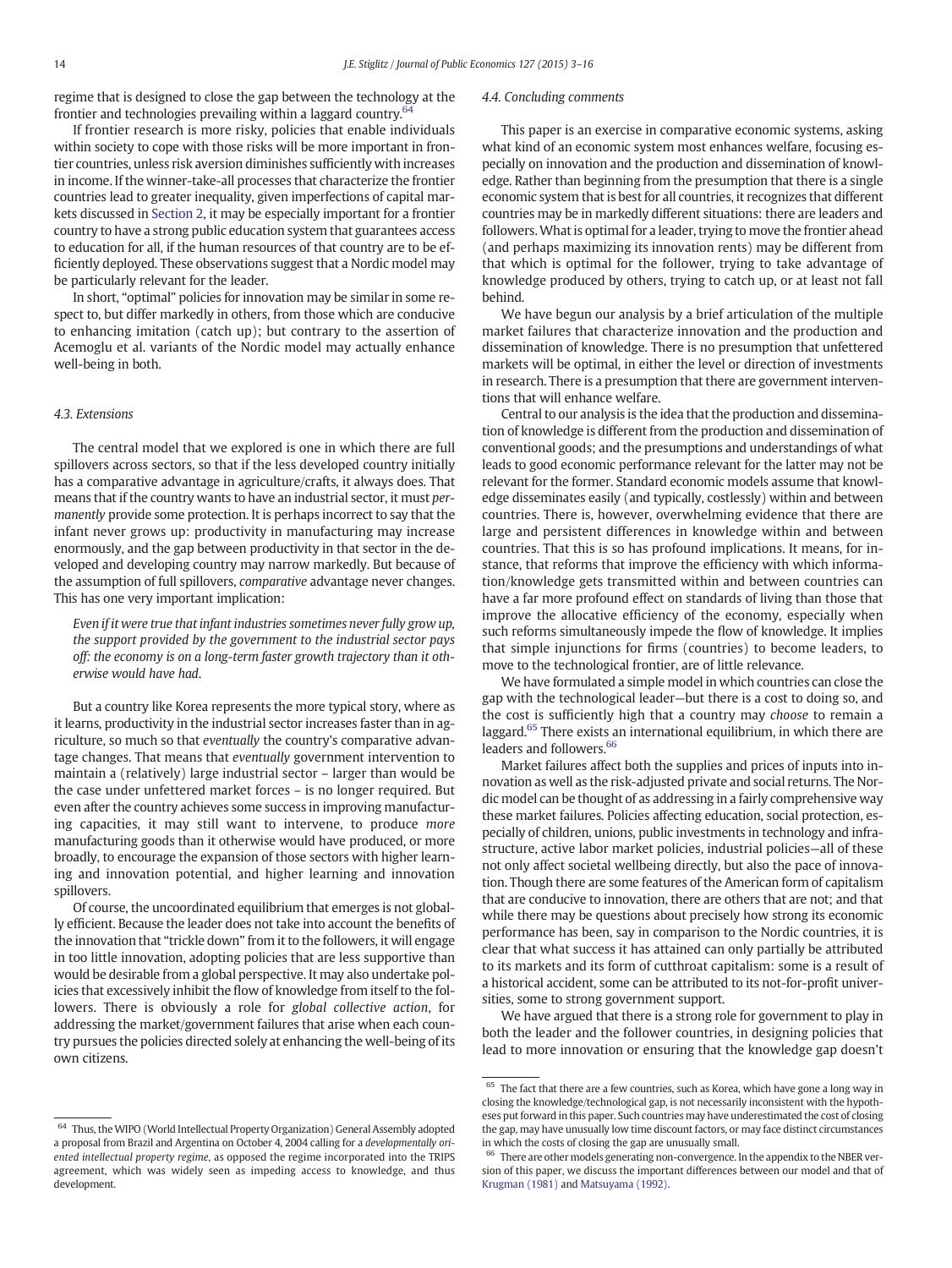<span id="page-12-0"></span>increase, and in ensuring that innovations disseminate well within the economy and that most citizens benefit. As we noted, without the appropriate frameworks, innovations can lead most citizens to be worse off, even if the winners could have compensated the losers.

In democracies, whether governments adopt policies that facilitate innovation will depend on the consequences of innovation for most citizens. The Nordic model, by ensuring that more of its citizens benefit from innovation and growth, has created a virtuous circle: a political regime that supports policies that facilitate innovation and ensures that the benefits of the resulting growth are widely shared.<sup>67</sup>

## References

- Acemoglu, D., 2010. [When does labor scarcity encourage innovation? J. Polit. Econ. 118](http://refhub.elsevier.com/S0047-2727(14)00198-4/rf0460) (6), 1037–[1078 \(December\).](http://refhub.elsevier.com/S0047-2727(14)00198-4/rf0460)
- Acemoglu, D., Robinson, J., Verdier, T., 2012. [Can't we all be more like Scandinavians? MIT](http://refhub.elsevier.com/S0047-2727(14)00198-4/rf0320) [Working Paper \(March\).](http://refhub.elsevier.com/S0047-2727(14)00198-4/rf0320)
- Aghion, P., Bloom, N., Blundell, R., Griffith, R., Howitt, P., 2005. [Competition and innova](http://refhub.elsevier.com/S0047-2727(14)00198-4/rf0325)[tion: an inverted-U relationship. Q. J. Econ. 120 \(2\), 701](http://refhub.elsevier.com/S0047-2727(14)00198-4/rf0325)–728.
- Aghion, P., Howitt, R., Prant, S., 2013. [Patent rights, product market reforms, and innova](http://refhub.elsevier.com/S0047-2727(14)00198-4/rf0465)[tion. Working Paper \(February\)](http://refhub.elsevier.com/S0047-2727(14)00198-4/rf0465).
- Arrow, K.J., 1962a. [Economic welfare and the allocation of resources for invention. In:](http://refhub.elsevier.com/S0047-2727(14)00198-4/rf0480) [Nelson, R. \(Ed.\), The Rate and Direction of Inventive Activity: Economic and Social](http://refhub.elsevier.com/S0047-2727(14)00198-4/rf0480) [FactorsNational Bureau of Economic Research \(NBER\). Princeton University Press,](http://refhub.elsevier.com/S0047-2727(14)00198-4/rf0480) [Princeton, NJ, pp. 609](http://refhub.elsevier.com/S0047-2727(14)00198-4/rf0480)–626.
- Arrow, K.J., 1962b. [The economic implications of learning by doing. Rev. Econ. Stud. 29,](http://refhub.elsevier.com/S0047-2727(14)00198-4/rf0485) [155](http://refhub.elsevier.com/S0047-2727(14)00198-4/rf0485)–173.
- Baily, M.N., Hulten, C., Campbell, D., Bresnahan, T., Caves, R.E., 1992. [Productivity dynam](http://refhub.elsevier.com/S0047-2727(14)00198-4/rf0340)[ics in manufacturing plants. Brook. Pap. Econ. Act. Microeconomics 1992, 187](http://refhub.elsevier.com/S0047-2727(14)00198-4/rf0340)–267.
- Barro, R.J., Sala-I-Martin, X., 1991. [Convergence across states and regions. Papers 629. Yale](http://refhub.elsevier.com/S0047-2727(14)00198-4/rf0490) [Economic Growth Center.](http://refhub.elsevier.com/S0047-2727(14)00198-4/rf0490)
- Barth, E., Finseraas, B., Moene, K.O., 2012. Political Reinforcement: How Rising Inequality Curbs Manifested Welfare Generosity, mimeo, University of Oslo.
- Barth, E., Moene, K.O., Willumsen, F., 2013. [The Scandinavian model: an interpretation.](http://refhub.elsevier.com/S0047-2727(14)00198-4/rf0495) [Working Paper \(May 29\)](http://refhub.elsevier.com/S0047-2727(14)00198-4/rf0495).
- Benabou, R., 1997. [Inequality and growth. NBER Macroeconomics Annual 1996 vol. 11.](http://refhub.elsevier.com/S0047-2727(14)00198-4/rf0500) [MIT Press, pp. 11](http://refhub.elsevier.com/S0047-2727(14)00198-4/rf0500)–92.
- Biais, B., Woolley, P., 2011. High frequency trading. IDEI Working Paper (available at [http://idei.fr/doc/conf/pwri/biais\\_pwri\\_0311.pdf\)](http://idei.fr/doc/conf/pwri/biais_pwri_0311.pdf).
- Blundell, R., Graber, M., Mogstad, M., 2014. [Labor income dynamics and the insurance](http://refhub.elsevier.com/S0047-2727(14)00198-4/rf0510) [from taxes, transfers, and the family. IFS Working Paper W14/01](http://refhub.elsevier.com/S0047-2727(14)00198-4/rf0510).
- Boldrin, M., Levine, D.K., 2013. [The case against patents. J. Econ. Perspect. 27 \(1\), 3](http://refhub.elsevier.com/S0047-2727(14)00198-4/rf0375)–22.
- Budish, E., Roin, B.N., Williams, H., September 2013. Do fi[xed patent terms distort innova](http://refhub.elsevier.com/S0047-2727(14)00198-4/rf2000)[tion? Evidence from cancer clinical trials, NBER Working Paper No. 19430](http://refhub.elsevier.com/S0047-2727(14)00198-4/rf2000).
- Chang, Ha-Joon, 2001. [Intellectual property rights and economic development: historical](http://refhub.elsevier.com/S0047-2727(14)00198-4/rf0380) [lessons and emerging issues. J. Hum. Dev. Capabilities 2 \(2\), 287](http://refhub.elsevier.com/S0047-2727(14)00198-4/rf0380)–309.
- Chang, Ha-Joon, 2002. [Kicking Away the Ladder: Development Strategy in Historical Per](http://refhub.elsevier.com/S0047-2727(14)00198-4/rf0385)[spective. Anthem Press, London.](http://refhub.elsevier.com/S0047-2727(14)00198-4/rf0385)
- Cimoli, M., Dosi, G., Maskus, K., Okediji, R., Reichman, J., Stiglitz, J., 2014. [The role of intel](http://refhub.elsevier.com/S0047-2727(14)00198-4/rf0515)[lectual property rights in developing countries: some controversial conclusions. In:](http://refhub.elsevier.com/S0047-2727(14)00198-4/rf0515) [Cimoli, M., Dosi, G., Maskus, K., Okediji, R., Reichman, J., Stiglitz, J. \(Eds.\), Intellectual](http://refhub.elsevier.com/S0047-2727(14)00198-4/rf0515) [Property Rights and Development. Oxford University Press, Oxford/New York](http://refhub.elsevier.com/S0047-2727(14)00198-4/rf0515).
- Clarkson, G., DeKorte, D., 2006. [The problem of patent thickets in convergent technolo](http://refhub.elsevier.com/S0047-2727(14)00198-4/rf0390)[gies. Ann. N. Y. Acad. Sci. 1093 \(1\), 180](http://refhub.elsevier.com/S0047-2727(14)00198-4/rf0390)–200.
- Cohen, W., Nelson, R.R., Walsh, J., 2000. [Protecting their intellectual assets: appropriability](http://refhub.elsevier.com/S0047-2727(14)00198-4/rf0520) conditions and why US manufacturing fi[rms patent or not. Discussion Paper 7552.](http://refhub.elsevier.com/S0047-2727(14)00198-4/rf0520) [NBER](http://refhub.elsevier.com/S0047-2727(14)00198-4/rf0520).
- Dasgupta, P., David, P.A., 1994. [Toward a new economics of science. Policy Res. 23,](http://refhub.elsevier.com/S0047-2727(14)00198-4/rf0395) [487](http://refhub.elsevier.com/S0047-2727(14)00198-4/rf0395)–521.
- Dasgupta, P., Stiglitz, J.E., 1980a. [Uncertainty, market structure and the speed of R&D. Bell](http://refhub.elsevier.com/S0047-2727(14)00198-4/rf0525) [J. Econ. 11 \(1, Spring\), 1](http://refhub.elsevier.com/S0047-2727(14)00198-4/rf0525)–28.
- Dasgupta, P., Stiglitz, J.E., 1980b. [Industrial structure and the nature of innovative activity.](http://refhub.elsevier.com/S0047-2727(14)00198-4/rf0530) [Econ. J. 90 \(358\), 266](http://refhub.elsevier.com/S0047-2727(14)00198-4/rf0530)–293.
- Dasgupta, P., Stiglitz, J.E., 1988. [Potential competition, actual competition and economic](http://refhub.elsevier.com/S0047-2727(14)00198-4/rf0535) [welfare. Eur. Econ. Rev. 32 \(May\), 569](http://refhub.elsevier.com/S0047-2727(14)00198-4/rf0535)–577.
- David, P.A., 2004a. [From keeping nature's secrets to the institutionalization of open sci](http://refhub.elsevier.com/S0047-2727(14)00198-4/rf0410)[ence. In: Ghosh, R.A. \(Ed.\), Collaborative Ownership and the Digital Economy](http://refhub.elsevier.com/S0047-2727(14)00198-4/rf0410) [\(CODE\). MIT Press, Cambridge Mass, pp. 85](http://refhub.elsevier.com/S0047-2727(14)00198-4/rf0410)–108.
- David, P.A., 2004b. [Understanding the emergence of](http://refhub.elsevier.com/S0047-2727(14)00198-4/rf0540) 'Open Science' institutions: function[alist economics in historical context. Ind. Corp. Chang. 13, 571](http://refhub.elsevier.com/S0047-2727(14)00198-4/rf0540)–589.
- Delli Gatti, D., Gallegati, M., Greenwald, B.C., Russo, A., Stiglitz, J.E., 2012a. [Mobility con](http://refhub.elsevier.com/S0047-2727(14)00198-4/rf0420)[straints, productivity trends, and extended crises. J. Econ. Behav. Organ. 83 \(3\),](http://refhub.elsevier.com/S0047-2727(14)00198-4/rf0420) [375](http://refhub.elsevier.com/S0047-2727(14)00198-4/rf0420)–393.
- Delli Gatti, D., Gallegati, M., Greenwald, B.C., Russo, A., Stiglitz, J.E., 2012b. [Sectoral imbal](http://refhub.elsevier.com/S0047-2727(14)00198-4/rf0545)[ances and long run crises. In: Allen, F., Aoki, M., Fitoussi, J.-P., Kiyotaki, N., Gordon, R.,](http://refhub.elsevier.com/S0047-2727(14)00198-4/rf0545) [Stiglitz, J.E. \(Eds.\), The Global Macro Economy and FinanceIEA Conference vol. No.](http://refhub.elsevier.com/S0047-2727(14)00198-4/rf0545) [150-III. Palgrave, Houndmills, UK and New York, pp. 61](http://refhub.elsevier.com/S0047-2727(14)00198-4/rf0545)–97.

DeLong, J.B., 1988. [Productivity growth, convergence, and welfare: comment. Am. Econ.](http://refhub.elsevier.com/S0047-2727(14)00198-4/rf0425) [Rev. 78 \(5\), 1138](http://refhub.elsevier.com/S0047-2727(14)00198-4/rf0425)–1154.

- Domar, E.D., Musgrave, R.A., 1944. [Proportional income taxation and risk-taking. Q. J.](http://refhub.elsevier.com/S0047-2727(14)00198-4/rf0430) [Econ. 58, 388](http://refhub.elsevier.com/S0047-2727(14)00198-4/rf0430)–422.
- Dosi, G., Stiglitz, J.E., 2014. [The role of intellectual property rights in the development pro](http://refhub.elsevier.com/S0047-2727(14)00198-4/rf0445)[cess, with some lessons from developed countries: an introduction. In: Cimoli, M.,](http://refhub.elsevier.com/S0047-2727(14)00198-4/rf0445) [Dosi, G., Maskus, K., Okediji, R., Reichman, J., Stiglitz, J. \(Eds.\), Intellectual Property](http://refhub.elsevier.com/S0047-2727(14)00198-4/rf0445) [Rights and Development. Oxford University Press, Oxford/New York](http://refhub.elsevier.com/S0047-2727(14)00198-4/rf0445).
- Dosi, G., Nelson, R., Freeman, C., Soete, L., Silverberg, G. (Eds.), 1988. [Technical Change and](http://refhub.elsevier.com/S0047-2727(14)00198-4/rf0550) [Economic Theory. Pinter, London](http://refhub.elsevier.com/S0047-2727(14)00198-4/rf0550).
- Dosi, Giovanni, Marengo, L., Pasquali, C., 2006. [How Much Should Society Fuel the Greed](http://refhub.elsevier.com/S0047-2727(14)00198-4/rf2005) [of Innovators? On the Relations Between Appropriability, Opportunities and Rates of](http://refhub.elsevier.com/S0047-2727(14)00198-4/rf2005) [Innovation. Research Policy 35 \(8\), 1110](http://refhub.elsevier.com/S0047-2727(14)00198-4/rf2005)–1121.
- Dowrick, S., Nguyen, D.T., 1989. [OECD comparative economic growth 1950-85: catch-up](http://refhub.elsevier.com/S0047-2727(14)00198-4/rf0450) [and convergence. Am. Econ. Rev. 79 \(5\), 1010](http://refhub.elsevier.com/S0047-2727(14)00198-4/rf0450)–1030.
- Durlauf, S.N., Quah, D.T., 1999. [The new empirics of economic growth, In: Taylor, J.B.,](http://refhub.elsevier.com/S0047-2727(14)00198-4/rf0555) [Woodford, M. \(Eds.\), Handbook of Macroeconomics, edition 1 Handbook of Macro](http://refhub.elsevier.com/S0047-2727(14)00198-4/rf0555)[economics vol. 1. Elsevier, pp. 235](http://refhub.elsevier.com/S0047-2727(14)00198-4/rf0555)–308 (chapter 4).
- Esping-Andersen, G., 1990. [The Three Worlds of Welfare Capitalism. Polity Press,](http://refhub.elsevier.com/S0047-2727(14)00198-4/rf0455) **[Cambridge](http://refhub.elsevier.com/S0047-2727(14)00198-4/rf0455)**.
- European Commission, 2008. [Pharmaceutical sector inquiry: preliminary report. DG Com](http://refhub.elsevier.com/S0047-2727(14)00198-4/rf0560)[petition Staff Working Paper: 9](http://refhub.elsevier.com/S0047-2727(14)00198-4/rf0560).
- Field, Alexander J., 2011. [A Great Leap Forward: 1930s Depression and U.S. Economic](http://refhub.elsevier.com/S0047-2727(14)00198-4/rf0565) [Growth. Yale University Press, New Haven](http://refhub.elsevier.com/S0047-2727(14)00198-4/rf0565).
- Fochesato, M., Bowles, S., 2015. 'Nordic exceptionalism?' [Social democratic egalitarianism](http://refhub.elsevier.com/S0047-2727(14)00198-4/rf0570) [in world-historic perspective. J. Public Econ. 127, 30](http://refhub.elsevier.com/S0047-2727(14)00198-4/rf0570)–44.
- Freeman, C., 1995. [The national system of innovation in historical perspective. Camb. J.](http://refhub.elsevier.com/S0047-2727(14)00198-4/rf0575) [Econ. 19, 5](http://refhub.elsevier.com/S0047-2727(14)00198-4/rf0575)–24.
- Fudenberg, R.G., Tirole, J., Stiglitz, J.E., 1983. [Preemption, leapfrogging and competition in](http://refhub.elsevier.com/S0047-2727(14)00198-4/rf0020) [patent races. Eur. Econ. Rev. 22 \(June\), 3](http://refhub.elsevier.com/S0047-2727(14)00198-4/rf0020)–32.
- Gertner, J., 2012. [The Idea Factory: Bell Labs and the Great Age of American Innovation.](http://refhub.elsevier.com/S0047-2727(14)00198-4/rf0025) [Penguin, Londo](http://refhub.elsevier.com/S0047-2727(14)00198-4/rf0025).
- Gilbert, R., 2006. [Looking for Mr. Schumpeter: where are we in the competition](http://refhub.elsevier.com/S0047-2727(14)00198-4/rf0580)[innovation debate? In: Jaffe, A., Lerner, J., Stern, S. \(Eds.\), Innovation Policy and the](http://refhub.elsevier.com/S0047-2727(14)00198-4/rf0580) [Economy vol. 6. MIT Press, Cambridge.](http://refhub.elsevier.com/S0047-2727(14)00198-4/rf0580)
- Goettler, R.L., Gordon, B.R., 2011. [Does AMD spur Intel to innovate more? J. Polit. Econ.](http://refhub.elsevier.com/S0047-2727(14)00198-4/rf0030) [119 \(6\), 1141](http://refhub.elsevier.com/S0047-2727(14)00198-4/rf0030)–1200.
- Goettler, R.L., Gordon, B.R., 2014. [Competition and product innovation in dynamic oligop](http://refhub.elsevier.com/S0047-2727(14)00198-4/rf0585)[oly. Quant. Mark. Econ. 12, 1](http://refhub.elsevier.com/S0047-2727(14)00198-4/rf0585)–42.
- Goldstone, L., 2014. [Birdmen: The Wright Brothers, Glenn Curtiss and the Battle to Control](http://refhub.elsevier.com/S0047-2727(14)00198-4/rf0040) [the Skies. Random House Press](http://refhub.elsevier.com/S0047-2727(14)00198-4/rf0040).
- Greenwald, B., Stiglitz, J.E., 2006. [Helping infant economies grow: foundations of trade](http://refhub.elsevier.com/S0047-2727(14)00198-4/rf0045) [policies for developing countries. Am. Econ. Rev. Pap. Proc. 96 \(2\), 141](http://refhub.elsevier.com/S0047-2727(14)00198-4/rf0045)–146.
- Greenwald, B., Stiglitz, J.E., 2014. [Creating a Learning Society: A New Approach to Devel](http://refhub.elsevier.com/S0047-2727(14)00198-4/rf0590)[opment and Social Progress. Columbia University Press, New York](http://refhub.elsevier.com/S0047-2727(14)00198-4/rf0590).
- Habakkuk, H.J., 1962. [American and British Technology in the Nineteenth Century. Cam](http://refhub.elsevier.com/S0047-2727(14)00198-4/rf0055)[bridge University Press, London](http://refhub.elsevier.com/S0047-2727(14)00198-4/rf0055).
- Hall, P.A., Soskice, D., 2001. [Varieties of Capitalism: The Institutional Foundation of Com](http://refhub.elsevier.com/S0047-2727(14)00198-4/rf0060)[parative Advantage. Oxford University Press, Oxford](http://refhub.elsevier.com/S0047-2727(14)00198-4/rf0060).
- Hart, Oliver, 1983. [The market mechanism as an incentive scheme. Bell J. Econ. 14 \(2\),](http://refhub.elsevier.com/S0047-2727(14)00198-4/rf0065) [366](http://refhub.elsevier.com/S0047-2727(14)00198-4/rf0065)–382.
- Heller, M., 1998. [The tragedy of the anticommons: property in transition from Marx to](http://refhub.elsevier.com/S0047-2727(14)00198-4/rf0070) [markets. Harv. Law Rev. 111, 698](http://refhub.elsevier.com/S0047-2727(14)00198-4/rf0070)–701.
- Heller, M., Eisenberg, R., 1998. [Can patents deter innovation? The anti-commons in bio](http://refhub.elsevier.com/S0047-2727(14)00198-4/rf0075)[medical research. Science 280, 698](http://refhub.elsevier.com/S0047-2727(14)00198-4/rf0075)–701.
- Henry, C., Stiglitz, J.E., 2010. [Intellecutal property, dissemination of innovation, and sus](http://refhub.elsevier.com/S0047-2727(14)00198-4/rf0080)[tainable development. Glob. Policy 1 \(1\), 237](http://refhub.elsevier.com/S0047-2727(14)00198-4/rf0080)–251.

Hicks, J.R., 1932. [The Theory of Wages1963 2nd ed. Macmillan, London](http://refhub.elsevier.com/S0047-2727(14)00198-4/rf0595).

- Hoff, K., Stiglitz, J.E., 2004. [After the big bang? Obstacles to the emergence of the rule of](http://refhub.elsevier.com/S0047-2727(14)00198-4/rf0090) [law in post-communist societies. Am. Econ. Rev. 94 \(3\), 753](http://refhub.elsevier.com/S0047-2727(14)00198-4/rf0090)–763.
- Huang, K.G., Murray, F.E., 2008. [Does patent strategy shape the long-run supply of](http://refhub.elsevier.com/S0047-2727(14)00198-4/rf0095) [public knowledge? Evidence from human genetics. Acad. Manag. J. 52 \(6\),](http://refhub.elsevier.com/S0047-2727(14)00198-4/rf0095) [1193](http://refhub.elsevier.com/S0047-2727(14)00198-4/rf0095)–1221.
- Im, F.G., Rosenblatt, D., 2013. [Middle-income traps: a conceptual and empirical survey.](http://refhub.elsevier.com/S0047-2727(14)00198-4/rf0600) [Policy Research working paper, no. WPS 6594. World Bank, Washington, DC.](http://refhub.elsevier.com/S0047-2727(14)00198-4/rf0600)
- Janeway, W., 2012. [Doing Capitalism in the Innovation Economy. Cambridge University](http://refhub.elsevier.com/S0047-2727(14)00198-4/rf0105) [Press, Cambridge, UK.](http://refhub.elsevier.com/S0047-2727(14)00198-4/rf0105)
- Kaplan, S., Lerner, J., 2010. [It ain't broke: the past, present, and future of venture capital. J.](http://refhub.elsevier.com/S0047-2727(14)00198-4/rf0110) [Appl. Corp. Financ. 22 \(2\), 36](http://refhub.elsevier.com/S0047-2727(14)00198-4/rf0110)–47.
- Krugman, P., 1981. [Trade, accumulation and uneven development. J. Dev. Econ. 8,](http://refhub.elsevier.com/S0047-2727(14)00198-4/rf0120) [149](http://refhub.elsevier.com/S0047-2727(14)00198-4/rf0120)–161.
- Levin, R., Klevorick, A., Nelson, R.R., Winter, S., 1987. [Appropriating the returns from in](http://refhub.elsevier.com/S0047-2727(14)00198-4/rf0610)[dustrial R&D. Brook. Pap. Econ. Act. 1987 \(3\), 783](http://refhub.elsevier.com/S0047-2727(14)00198-4/rf0610)–831.
- Lundvall, B.-Å. (Ed.), 1992. [National Innovation Systems: Towards a Theory of Innovation](http://refhub.elsevier.com/S0047-2727(14)00198-4/rf0130) [and Interactive Learning. Pinter, London](http://refhub.elsevier.com/S0047-2727(14)00198-4/rf0130).
- Mankiw, G., Romer, D., Weil, D., 1992. [A contribution to the empirics of economic growth.](http://refhub.elsevier.com/S0047-2727(14)00198-4/rf0765) [The Quarterly Journal of Economics 107\(2\). MIT Press, pp. 407](http://refhub.elsevier.com/S0047-2727(14)00198-4/rf0765)–437.
- Matsuyama, K., 1992. [Agricultural productivity, comparative advantage, and economic](http://refhub.elsevier.com/S0047-2727(14)00198-4/rf0140) [growth. J. Econ. Theory 58, 317](http://refhub.elsevier.com/S0047-2727(14)00198-4/rf0140)–334.
- Mazzucato, M., 2013. [The Entrepreneurial State. Anthem Press.](http://refhub.elsevier.com/S0047-2727(14)00198-4/rf0145)
- Merton, R.K., 1973. [The Sociology of Science: Theoretical and Empirical Investigations.](http://refhub.elsevier.com/S0047-2727(14)00198-4/rf0150) [University of Chicago Press, Chicago.](http://refhub.elsevier.com/S0047-2727(14)00198-4/rf0150)
- Moene, K., 2013. "[Scandinavian Equality: A Prime Example of Protection Without Protec](http://refhub.elsevier.com/S0047-2727(14)00198-4/rf2015)[tionism. In: Kaldor, Mary, Stiglitz, Joseph E. \(Eds.\), The Quest for Security: Protection](http://refhub.elsevier.com/S0047-2727(14)00198-4/rf2015) [without Protectionism and the Challenge of Global Governance. Columbia Unversity](http://refhub.elsevier.com/S0047-2727(14)00198-4/rf2015) [Press, New York, pp. 48](http://refhub.elsevier.com/S0047-2727(14)00198-4/rf2015)–74.

<sup>67</sup> By the same token, some of the policies of the US that impede innovation are a result of political processes that reflect the political influence of special interests, like the financial sector.